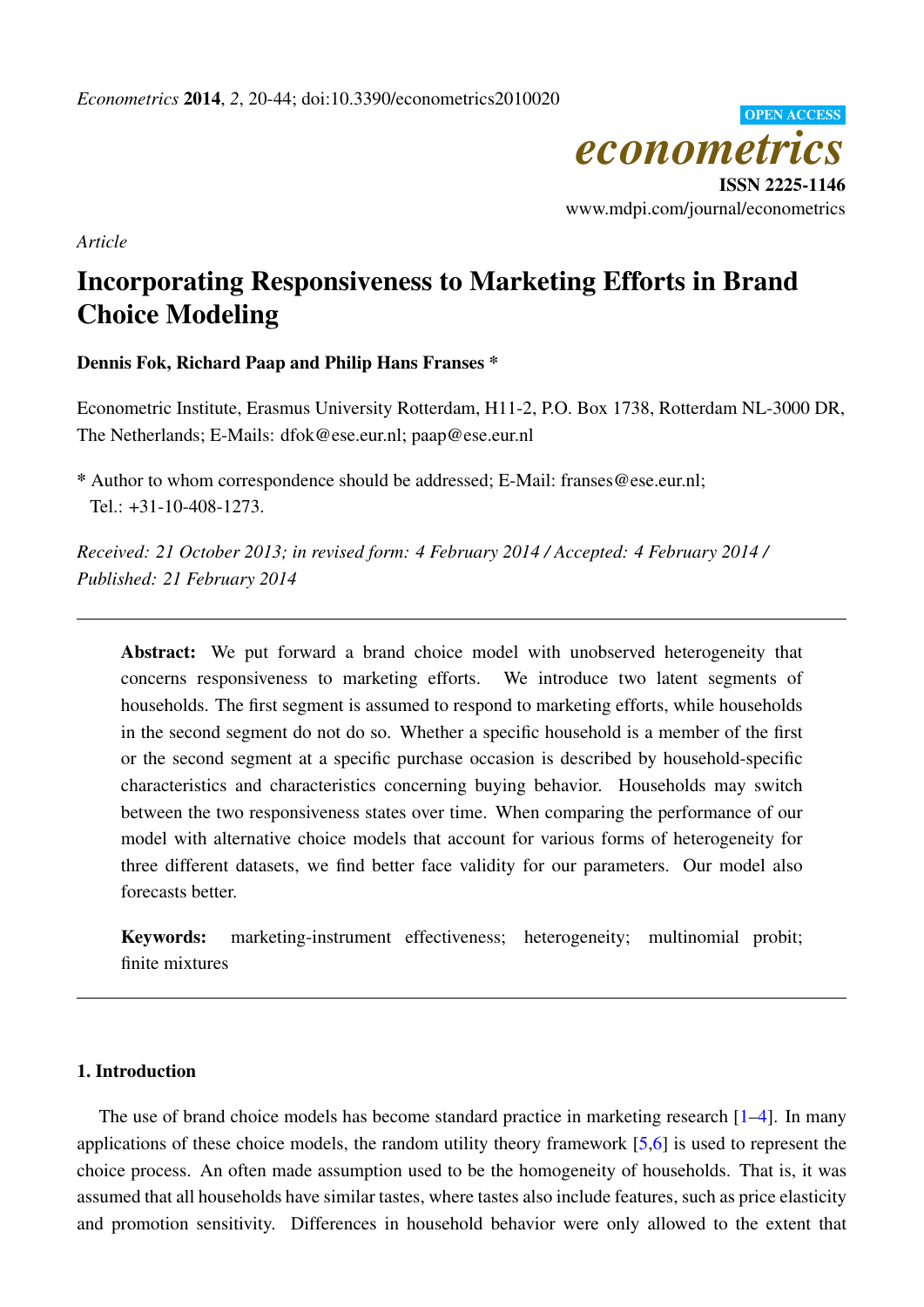they could be fully explained by observable characteristics. This corresponds with so-called *observed heterogeneity*. Taste is in this case explicitly modeled, for example, by including demographic variables (see, e.g., [\[7\]](#page-22-4)) or like [\[8\]](#page-22-5), who include survey data in their brand choice model to capture heterogeneity. Usually, however, such survey data are not available. Furthermore, many studies have shown that not all heterogeneity can be captured by available observed characteristics. Hence, there might be so-called *unobserved heterogeneity*; see, for example, [\[9,](#page-22-6)[10\]](#page-22-7), among others.

There are two popular techniques to deal with unobserved heterogeneity; see [\[11,](#page-22-8)[12\]](#page-23-0) for a discussion. These techniques are both based on the notion that when there is unobserved heterogeneity in tastes, there is a corresponding preference distribution in the population. One approach imposes a continuous distribution of a known form to capture the heterogeneity; see, for example, [\[10\]](#page-22-7). The other approach tries to approximate the unknown distribution by a discrete distribution with a fixed number of probability masses. A choice model using the latter approach is an example of a finite mixture model; see, for example [\[13\]](#page-23-1). The mixture components are usually interpreted as segments of households with similar preferences.

In the above-mentioned approaches, tastes are usually assumed to be constant during the observation period for each household. This assumption is needed to identify the random heterogeneity. Additionally, the imposed unobserved heterogeneity structure has *a priori* no direct interpretation. For example, the interpretation of segments following from a mixture approach is usually done once the parameters have been estimated.

In the present paper, we propose a new approach. Next to a flexible specification of possible heterogeneity in tastes, we introduce unobserved heterogeneity in a brand choice model, which *a priori* has a direct and meaningful interpretation. Furthermore, we allow heterogeneity to be different across purchase occasions within the same household [\[14\]](#page-23-2). Households, who choose amongst brands within a specific product category, may differ in their response to marketing efforts. For example, some households will spend more time and effort while making their choice than others do. If little time and effort is invested in the decision process, it is perhaps less likely that the household will respond to marketing instruments [\[15\]](#page-23-3). For example, to be able to respond to price changes, one, of course, needs to recall the previous prices of all brands. To be able to respond to advertising, one has to read the newspaper in which the advertisement is printed. It may be unrealistic to assume that all households show such a strong involvement with the product category at all purchase occasions, especially if we consider low involvement categories, such as various supermarket product categories. Hence, it is likely that households will differ in the extent to which they are responsive to marketing efforts. Within a household, there may also be differences in the responsiveness across purchase occasions, for example, due to different types of shopping trips [\[14\]](#page-23-2).

One reason why some households are unresponsive to marketing efforts could just be a lack of interest in marketing efforts made by brand managers. On the other hand, economic motivations may also explain varying responsiveness across households and over time. For example, search costs play an important role in the decision process of a household or an individual. As mentioned before, to be responsive to price changes, one needs to remember the prices of each option at each purchase occasion. Additionally, people usually face time constraints. It takes time for a household to compare the prices of all options at a specific shopping occasion at the time of purchase. Consider a household planning to buy many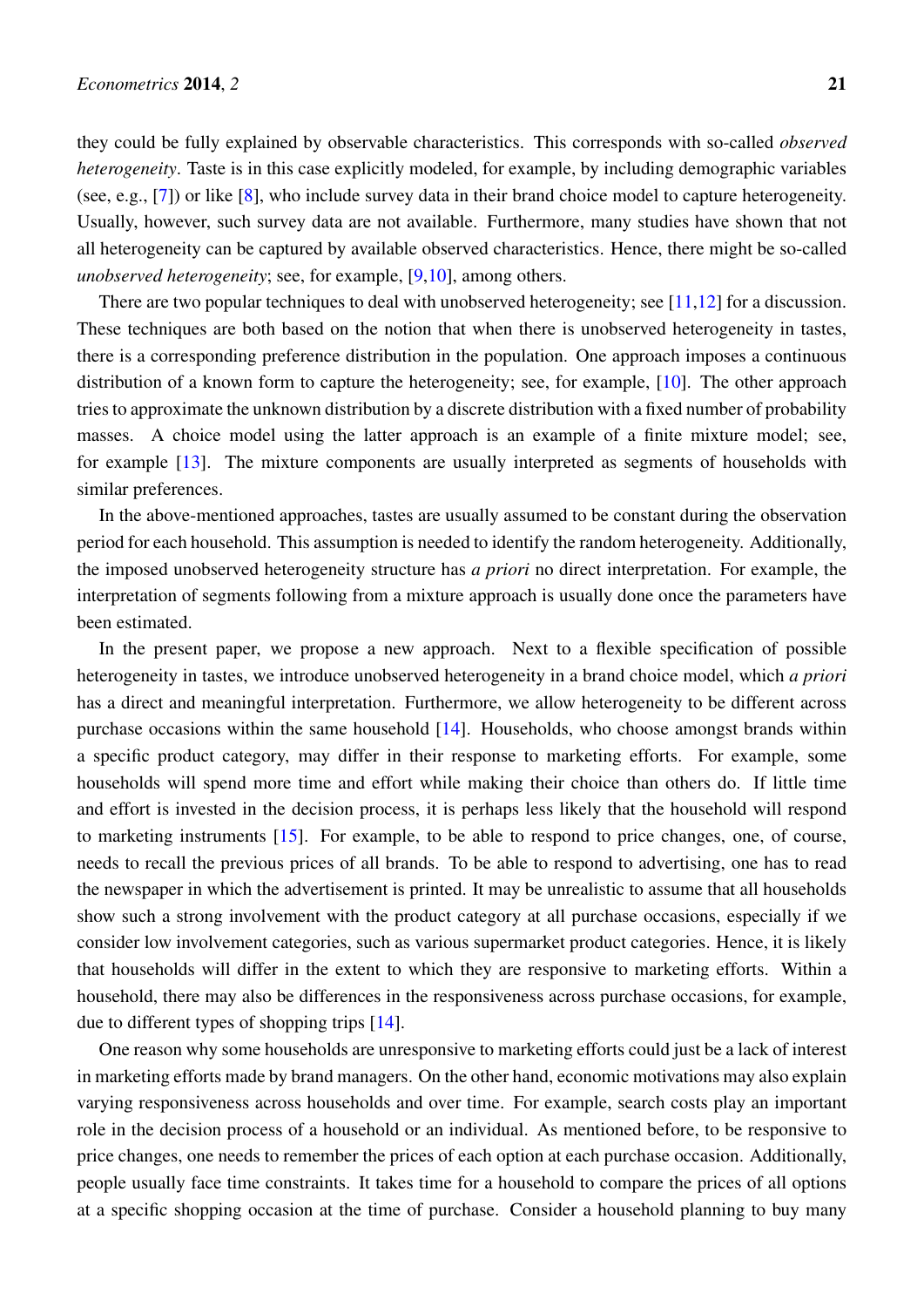different items during the same shopping trip. There is obviously a limited amount of time available for the trip, and therefore, it may be unrealistic to assume that the household will allocate much time to each item. Following this line of thought, the more items a household purchases at a shopping trip, the less responsive this household might be to marketing efforts. Hence, the monetary value of all products purchased at a shopping trip may be inversely related to the responsiveness to marketing efforts.

As the decision process differs across households and across purchase occasions, the above implies that the observed choice of different households can unlikely be explained by the same variables. Choice behavior of *responsive* households can be explained by their base preferences, by marketing efforts and by their purchase history. Brand choice by *unresponsive* households may only be described by base preferences and purchase history. Moreover, household characteristics are rarely seen to significantly contribute to explaining brand choice, but these might be especially informative for the type of decision process used by the household. As such, household characteristics might influence brand choice, albeit perhaps only indirectly.

In this paper, we put forward a brand choice model that incorporates responsiveness to marketing efforts as an explicit form of heterogeneity. We introduce two latent segments. In the first segment, the households are assumed to respond to marketing efforts, while in the second segment, households are assumed not to do so. If households are not responsive, their brand choice may be influenced by their previous choice or they simply purchase their most preferred brand. Whether a specific household is a member of the first or the second segment at a specific purchase occasion is described by household-specific characteristics and characteristics concerning buying behavior. Additionally, to capture differences in responsiveness over time, households are allowed to switch between the two segments across purchase occasions.

The approach in the present paper is somewhat related to structural heterogeneity, where one allows individuals to have different decision strategies. For example, [\[16\]](#page-23-4) examine brand choice within a product category, where the brands carry, say, different product sizes. A household might first choose a brand and then choose the specific size to purchase. Another household might first choose a specific size and only then consider the available brands. A third household might completely ignore all this and choose directly from all available brand and product size combinations. The authors of [\[17\]](#page-23-5), for example, present a model in which households are allowed to differ in the reference point to which options are compared. These authors use a hierarchical Bayes model to model credit card adoption, where households are allowed to differ in their decision rule and where behavior can change over time. The authors of [\[18\]](#page-23-6) consider structural heterogeneity with respect to framing in a prospect theory setting. For a given decision, some individuals may use a gain frame, while others may adopt a loss frame. In a sense, our model is also related to the work of [\[19\]](#page-23-7). They consider a two-state model of purchase incidence and brand choice, where they distinguish between households that plan their purchases and households that act opportunistically. The authors of [\[19\]](#page-23-7), however, assume homogeneous preferences, while our model also incorporates preference heterogeneity.

The outline of the paper is as follows. In Section [2,](#page-3-0) we present our responsiveness model. In Section [3,](#page-6-0) we consider parameter estimation. We opt for a Bayesian approach; see, for example, [\[20\]](#page-23-8). We discuss prior specification and how to obtain posterior results using a Gibbs sampler. Furthermore, we discuss forecasting and model comparison. In Section [4,](#page-9-0) we apply our responsiveness model to three panel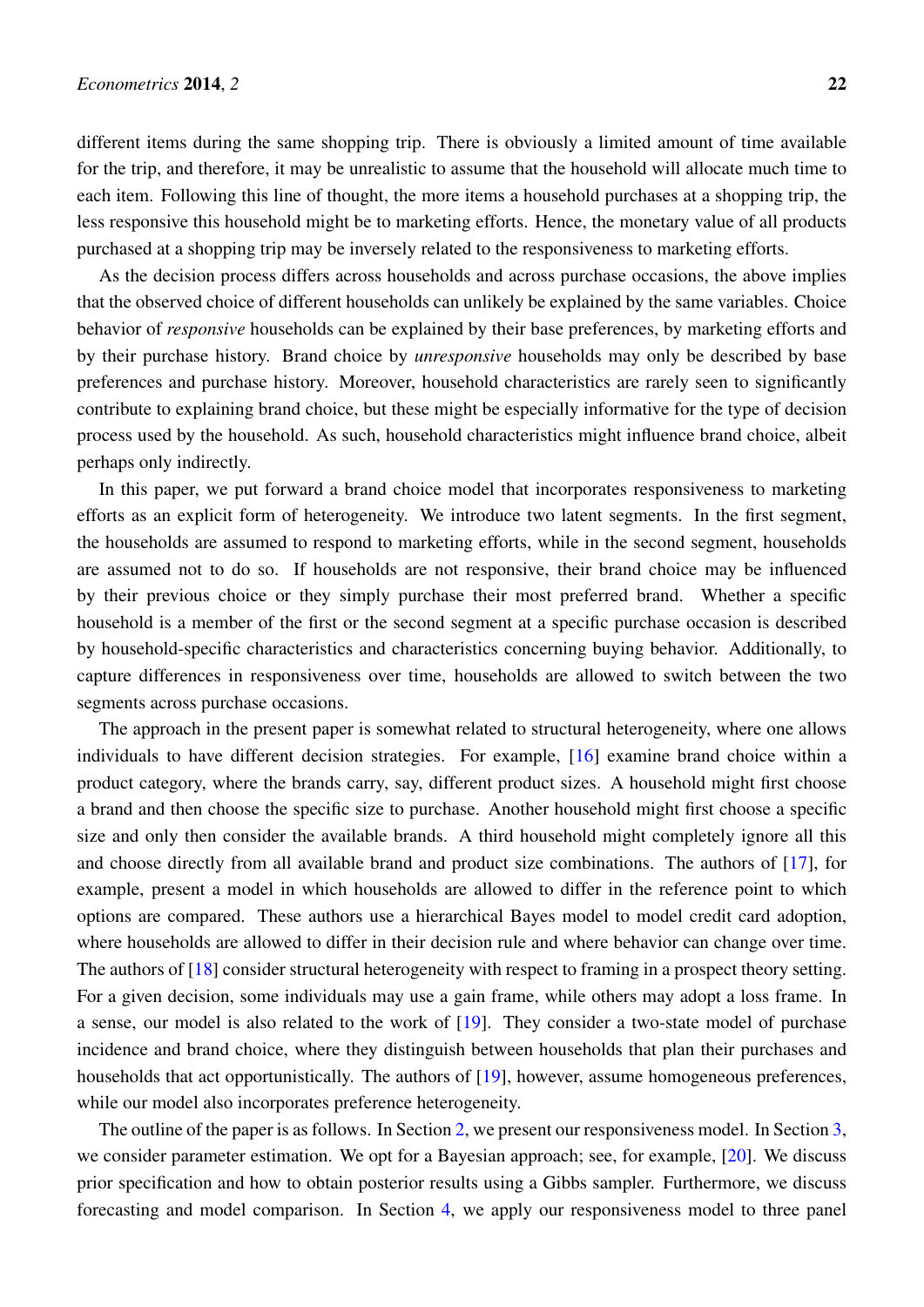datasets concerning purchases of soft drinks, cereal and liquid detergent. We compare the performance of our model to two related choice models. In Section [5,](#page-17-0) we conclude with some remarks.

## <span id="page-3-0"></span>2. The Model

To describe our responsiveness model, we first introduce some notation. We assume that household  $i = 1, \ldots, I$  chooses from J brands at each purchase occasion  $t = 1, \ldots, T_i$ . The variable,  $y_{ijt}$ , denotes the chosen alternative, that is,

$$
y_{ijt} = \begin{cases} 1 & \text{if household } i \text{ purchases brand } j \text{ at occasion } t \\ 0 & \text{otherwise} \end{cases}
$$
 (1)

Furthermore, we will use  $y_{it} \in \{1, \ldots, J\}$  to denote the index of the chosen brand at time t.

Each household is, at any point in time, either responsive or unresponsive to marketing efforts. In case a household is unresponsive to marketing efforts, the choice can only be attributed to base preference, habit, lagged choice and random influences. In the responsive state the household will also be affected by marketing efforts. We introduce a latent indicator variable,  $Z_{it}$ , to denote the responsiveness state of a household,  $i$ , at purchase occasion,  $t$ , that is,

<span id="page-3-2"></span>
$$
Z_{it} = \begin{cases} 1 & \text{if household } i \text{ is responsive} \\ & \text{to marketing efforts at purchase occasion } t \\ 0 & \text{otherwise} \end{cases} \tag{2}
$$

Over time, households may switch between responsiveness states. For example, the responsiveness of a household may differ according to the type of shopping trip. The type of shopping trip may be measured by the size of the shopping basket; see [\[21\]](#page-23-9). Of course, we do not observe the responsiveness state of a household over time, and hence, these have to be inferred from the data.

To model the responsiveness, we consider a binary probit model, which relates  $Z_{it}$  to an intercept and household characteristics, like, for example, family income, collected in a k-dimensional vector,  $W_{it}$ . These characteristics may also include variables concerning the shopping trip itself, like the recency of the last purchase and the monetary amount spent on the shopping trip. The specification of the probit model for the responsiveness state thus becomes:

$$
Z_{it} = \begin{cases} 1 & \text{if } Z_{it}^* = W_{it}' \gamma + \eta_{it} \ge 0 \\ 0 & \text{if } Z_{it}^* = W_{it}' \gamma + \eta_{it} < 0 \end{cases}
$$
(3)

<span id="page-3-3"></span>where  $\gamma$  is a k-dimensional parameter vector and  $\eta_{it} \sim N(0, 1)$ . Hence, the probability that household i is responsive at purchase occasion  $t$  is given by:

<span id="page-3-1"></span>
$$
\Pr[Z_{it} = 1|\gamma] = \Phi(W_{it}'\gamma) \tag{4}
$$

where  $\Phi(\cdot)$  is the cdfof a standard normal distribution. It is possible to include the lagged value of  $Z_{it}$  to  $W_{it}$ . This would result in a hidden Markov type model with two states; see, for example, [\[22\]](#page-23-10).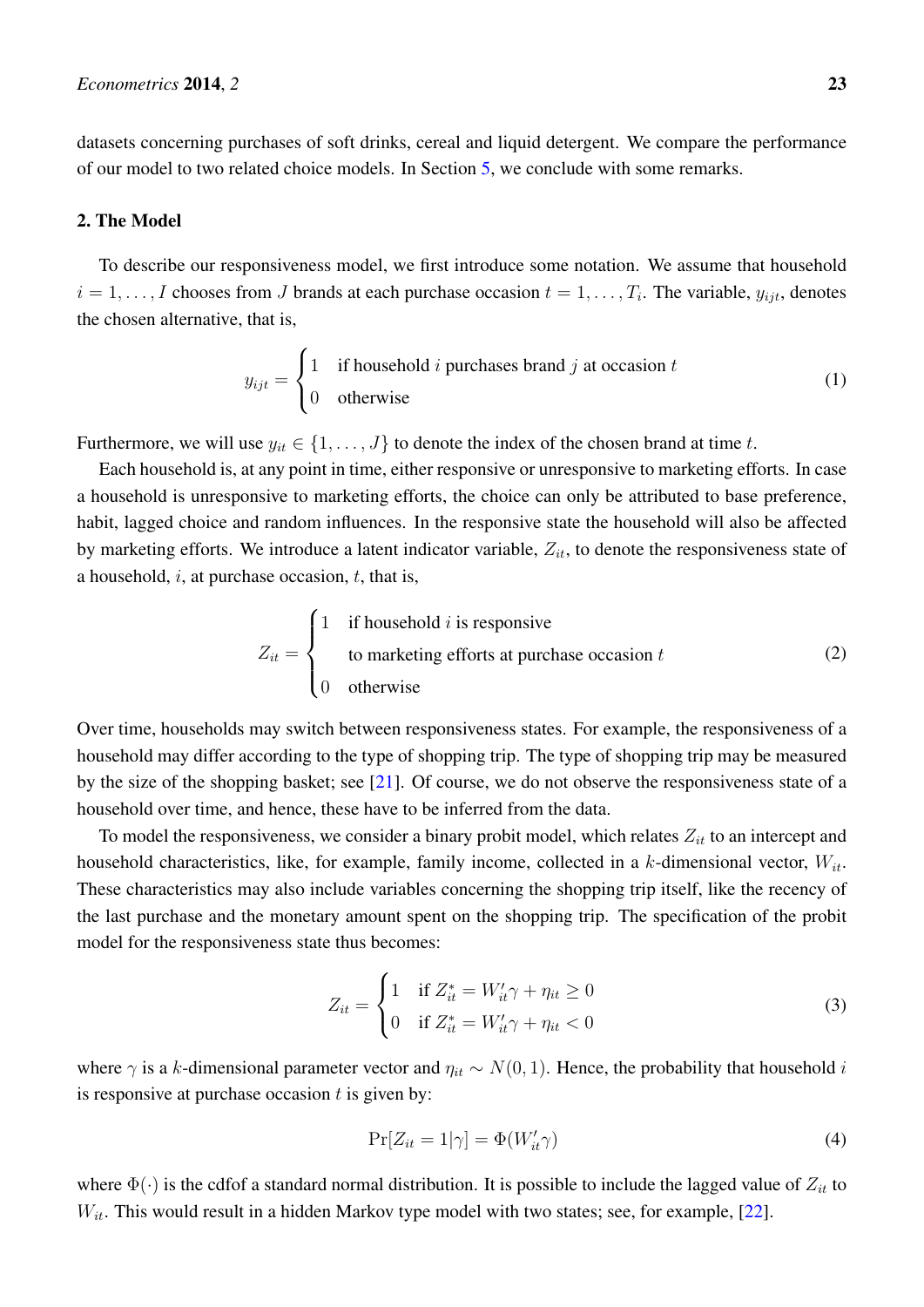In case a household is responsive to marketing efforts, then marketing instruments, such as price and promotion, can have an effect on the choice made by this household. We collect the marketing instruments for brand  $j = 1, \ldots, J$ , as experienced by household i at purchase occasion t in the m-dimensional vector,  $X_{ijt}$ . To model the choice process of a marketing-responsive household, we use a multinomial probit (MNP) model. Conditional on responsiveness, the utility of brand  $j$  for household  $i$  at the purchase occasion is:

<span id="page-4-2"></span>
$$
U_{ijt} = \mu_{ij}^{(r)} + \alpha^{(r)} y_{ij,t-1} + X_{ijt}' \beta_i + \varepsilon_{ijt}
$$
\n
$$
\tag{5}
$$

for  $j = 1, \ldots, J$ , where  $\varepsilon_{it} = (\varepsilon_{i1t}, \ldots, \varepsilon_{iJt}) \sim N(0, \mathbf{I}_J)$  and  $\mathbf{I}_J$  denotes a J-dimensional identity matrix. The  $\mu_{ij}^{(r)}$  parameters are individual-specific brand intercepts, where we impose that  $\mu_{i,j}^{(r)} = 0$  for identification. The  $\alpha^{(r)}$  parameters measure the effect of state dependence in brand choice as  $y_{ij,t-1} = 1$ if household i purchased brand j at purchase occasion  $t - 1$ . State dependence refers to a dynamic property of the choice process, as it incorporates the household's tendency to currently buy the same brand as purchased at the previous occasion; see, among many others, [\[23\]](#page-23-11). The household-specific effects of the marketing-mix instruments are measured by the individual-specific parameters,  $\beta_i$ . We allow for heterogeneity in these effects by assuming that:

<span id="page-4-1"></span>
$$
\beta_i \sim N(\beta, \Sigma_\beta) \tag{6}
$$

such that  $\beta$  and  $\Sigma_\beta$  denote the population mean and covariance matrix of the effects of the marketing-mix on the brand utilities.

Of course, in case a household is unresponsive to marketing activities, the marketing instruments will not have an effect on its choice behavior. On these purchase occasions, the brand choice will be mainly determined by base preferences, lagged choice and random effects. This type of behavior can be modeled by the utility specification:

<span id="page-4-0"></span>
$$
U_{ijt} = \mu_{ij}^{(u)} + \alpha^{(u)} y_{ij,t-1} + \varepsilon_{ijt}
$$
\n(7)

with  $\mu_{iJ}^{(u)} = 0$ , where, obviously, the  $X_{ijt}$  are not included and where we allow the brand intercepts,  $\mu_{ij}^{(u)}$ , and the lagged choice parameter,  $\alpha^{(u)}$ , to be different from the responsive case.

The base preferences of households are usually assumed to be constant over long periods of time. To do that here, we need to make sure that the base preference for a given household does not depend on the responsiveness state of the household on a particular purchase occasion. Note that we cannot simply restrict the utility intercepts of the two utility models, [\(8\)](#page-5-0) and [\(9\)](#page-5-1), to be equal, as the intercepts also correct for the means of the explanatory variables. Furthermore, for the unresponsive model, the brand intercepts also capture the differences in the baseline prices across brands. To allow for constant individual-specific preferences over time independent of the responsiveness state, we therefore have to follow another strategy.

Denote the deviation of the base preference of household  $i$  from the population mean by the J – 1-dimensional vector  $\omega_i = (\omega_{i1}, \dots, \omega_{i,J-1})'$ . For the model with continuous heterogeneity, we model the population distribution of these deviations by  $N(0, \Sigma_{\omega})$ . Furthermore, for the ease of notation, we define  $\omega_{iJ} = 0$ ,  $i = 1, \ldots, I$ . As brand intercepts for the utilities conditional on responsiveness, we now have  $\mu_{ij}^{(r)} = \mu_j^{(r)} + \omega_{ij}$ , and for the utilities conditional on unresponsiveness [\(9\)](#page-5-1), we use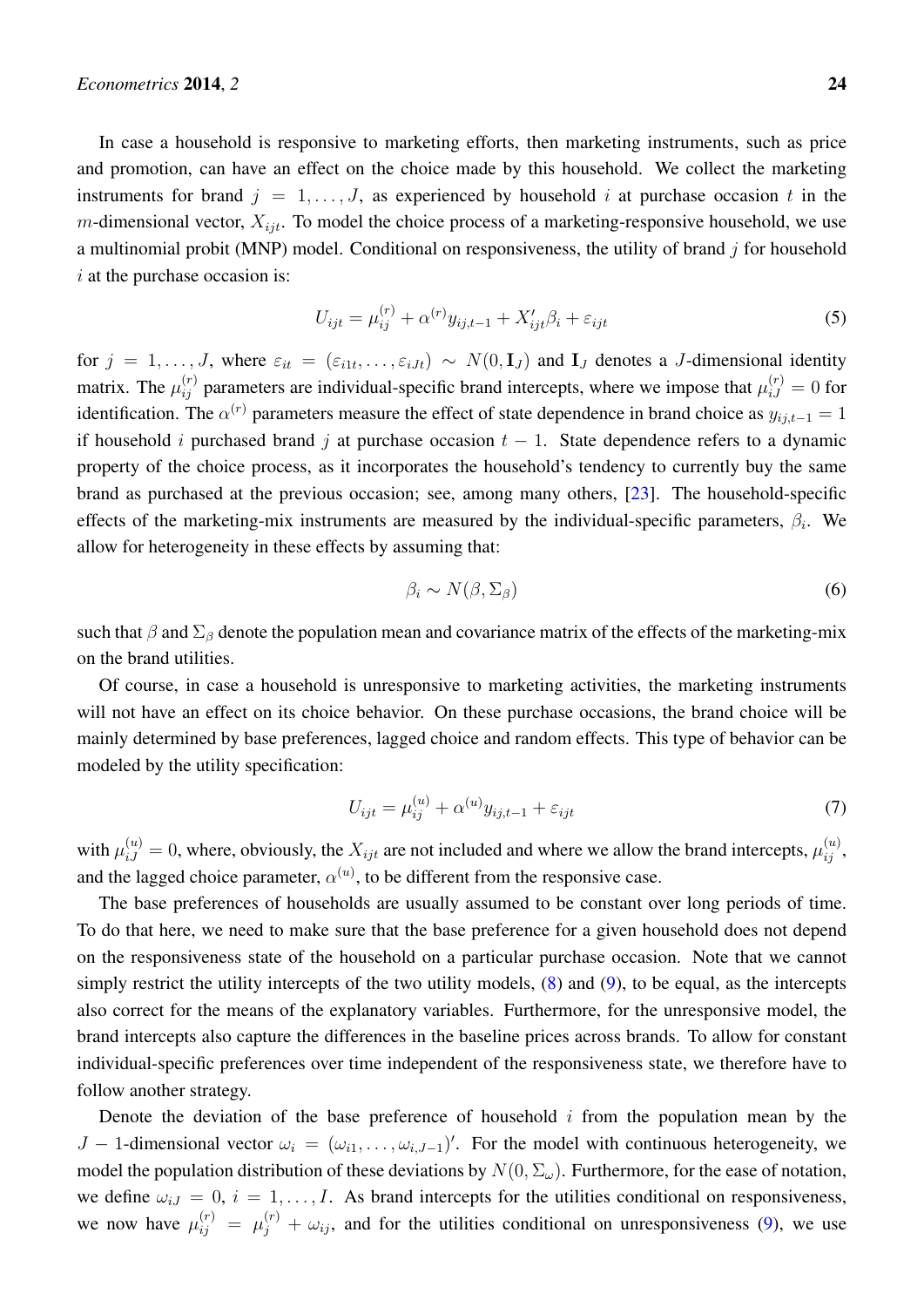$\mu_{ij}^{(u)} = \mu_j^{(u)} + \omega_{ij}$ . Hence, the household-specific vector,  $\omega_i$ , measures the deviation of household *i*'s preferences from the population mean for both responsiveness states.

Household *i* purchases brand *j* at purchase occasion *t* when  $U_{ijt}$  is the maximum utility among all  $U_{ikt}$ ,  $k = 1, \ldots, J$ . Strictly speaking, the unresponsive specification does not correspond to a proper utility maximization problem. Under standard utility maximization, prices must enter the (reduced-form) utility model, as prices are obviously part of a household's budget restriction. Our implicit assumption in Equation [\(7\)](#page-4-0) is that households that are unresponsive to marketing efforts maximize utility without considering the *actual* price differences among the brands. Instead, they aim at an approximate utility maximization that costs less effort. In this case, the baseline or regular price for each brand is used instead of the actual price. This implies that although "unresponsive" households do not take into account price promotions, they will react to permanent changes in price; see, for example, [\[24\]](#page-23-12) for an overview of the impact of different price components. The utility specification in Equation [\(7\)](#page-4-0) actually reads  $U_{ijt} = \mu_{ij}^{(u)} + \alpha^{(u)}y_{ij,t-1} + \delta_i \bar{p}_j + \varepsilon_{ijt}$ , where  $\bar{p}_j$  denotes the regular price of brand j. However, in practically available data, the long run price does not vary over time; therefore, we cannot separately identify  $\delta_i$  and  $\mu_{ij}^{(u)}$ ; see [\[25\]](#page-23-13) for similar arguments. The utility specification we use for the unresponsive case therefore does not include prices, and the brand intercepts in Equation [\(7\)](#page-4-0) give a combination of base preferences and price effects.

<span id="page-5-0"></span>If household i is responsive at time t, then the probability of purchasing brand j is given by:

$$
\Pr[y_{ijt} = 1 | Z_{it} = 1; \mu_i^{(r)}, \beta_i, \alpha^{(r)}] =
$$
\n
$$
\Pr[\varepsilon_{ikt} - \varepsilon_{ijt} < (\mu_{ik}^{(r)} - \mu_{ij}^{(r)}) + \alpha^{(r)}(y_{ik,t-1} - y_{ij,t-1}) + (X_{ikt}' - X_{ijt}')\beta_i \,\forall k \neq j] \tag{8}
$$

This is the choice probability of a multinomial probit model. There is no closed form expression for this probability. For small values of J, one can use numerical integration methods to evaluate the probability. For large values of J, one can use the GHKsimulator; see [\[26\]](#page-23-14). If the household is unresponsive at t, the probability of purchasing brand  $j$  is:

<span id="page-5-1"></span>
$$
\Pr[y_{ijt} = 1 | Z_{it} = 0; \mu_i^{(u)}, \alpha^{(u)}] =
$$
\n
$$
\Pr[\varepsilon_{ikt} - \varepsilon_{ijt} < (\mu_{ik}^{(u)} - \mu_{ij}^{(u)}) + \alpha^{(u)}(y_{ik,t-1} - y_{ij,t-1}) \,\forall k \neq j] \tag{9}
$$

Finally, as we do not observe whether a household at purchase occasion  $t$  belongs to the responsive segment or not, the probability that it purchases brand  $j$  at purchase occasion  $t$  is obtained by summing the conditional probabilities over the segments, that is,

<span id="page-5-2"></span>
$$
Pr[y_{ijt} = 1 | \theta, \theta_i] = Pr[Z_{it} = 1 | \gamma] Pr[y_{ijt} = 1 | Z_{it} = 1; \mu_i^{(r)}, \beta_i, \alpha^{(r)}]
$$

$$
+ (1 - Pr[Z_{it} = 1 | \gamma]) Pr[y_{ijt} = 1 | Z_{it} = 0; \mu_i^{(u)}, \alpha^{(u)}] \tag{10}
$$

where  $Pr[Z_{it} = 1|\gamma]$  is given in Equation [\(4\)](#page-3-1),  $\theta$  collects the parameters common to all households and  $\theta_i$ collects the individual-level parameters, that is,  $\theta = (\gamma, \alpha^{(r)}, \alpha^{(u)})$  and  $\theta_i = (\beta_i, \mu_i^{(r)})$  $\mu_i^{(r)},\mu_i^{(u)}$  $\binom{u}{i}$ .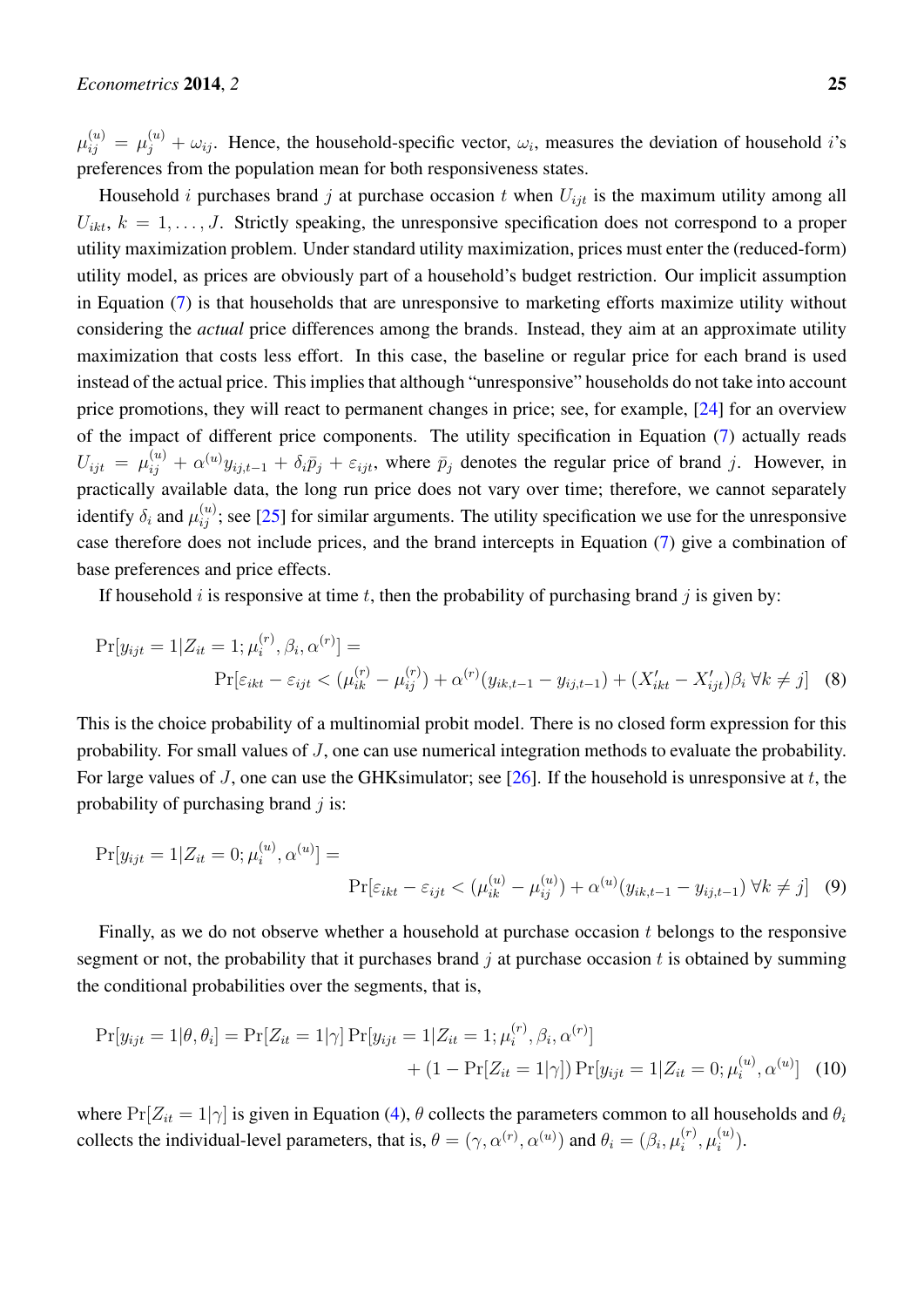An interesting by-product of our model concerns the possibility to calculate the conditional probability of responsiveness given the brand choice at purchase occasion  $t$ . Furthermore, conditioning on the parameters, this probability equals:

<span id="page-6-4"></span>
$$
Pr[Z_{i,t} = 1 | y_{ijt} = 1, \theta, \theta_i] = \frac{Pr[Z_{it} = 1, y_{ijt} = 1 | \theta, \theta_i]}{Pr[y_{ijt} = 1 | \theta, \theta_i]}
$$
  
= 
$$
\frac{Pr[y_{ijt} = 1 | Z_{it} = 1, \mu_i^{(r)}, \beta_i, \alpha^{(r)}] Pr[Z_{it} = 1 | \gamma]}{Pr[y_{ijt} = 1 | Z_{it} = 1, \mu_i^{(r)}, \beta_i, \alpha^{(r)}] Pr[Z_{it} = 1 | \gamma] + Pr[y_{ijt} = 1 | Z_{it} = 0, \mu_i^{(u)}, \alpha^{(u)}] Pr[Z_{it} = 0 | \gamma]}
$$
(11)

This expression gives the probability that household  $i$  is responsive to marketing efforts at purchase occasion t, given the parameters and the fact that brand  $j$  is purchased. In the applications, we will display a histogram of the posterior means of these conditional probabilities for each purchase occasion to give an impression of the average value and the dispersion of the responsiveness in the population; below, we will specify this posterior mean in more detail.

# <span id="page-6-0"></span>3. Inference

In this section, we discuss inference within the responsiveness model. We opt for a Bayesian approach. In Section [3.1,](#page-6-1) we derive the likelihood function of the model. Section [3.2](#page-7-0) deals with the prior specification. In Section [3.3,](#page-7-1) we discuss how to compute posterior results, while in Section [3.4,](#page-8-0) we focus on model comparison.

#### <span id="page-6-1"></span>*3.1. Likelihood Function*

The likelihood function of our responsiveness model is the joint density of the purchases of the *I* households denoted by  $Y = \{Y_i\}_{i=1}^I$ , where  $Y_i = \{\{y_{ijt}\}_{t=1}^{T_i}\}_{j=1}^J$ :

<span id="page-6-3"></span>
$$
p(Y|\Theta) = \prod_{i=1}^{I} p(Y_i|\Theta)
$$
\n(12)

where  $\Theta = (\theta, \beta, \mu^{(r)}, \mu^{(u)}, \Sigma_{\beta}, \Sigma_{\omega})$  and where  $p(Y_i|\Theta)$  equals the likelihood contribution of household  $i$  given by:

$$
p(Y_i|\Theta) = \iint p(Y_i|\theta, \theta_i) \phi(\omega_i; 0, \Sigma_{\omega}) \phi(\beta_i; \beta, \Sigma_{\beta}) d\omega_i d\beta_i
$$
 (13)

where  $\theta_i = (\beta_i, \mu^{(r)} + w_i, \mu^{(u)} + w_i)$ . The density,  $p(Y_i | \theta, \theta_i)$ , denotes the likelihood contribution conditional on the unobserved heterogeneity parameters,  $\theta_i$ , that is,

<span id="page-6-2"></span>
$$
p(Y_i|\theta, \theta_i) = \prod_{t=2}^{T_i} \prod_{j=1}^{J} \Pr[y_{ijt} = 1|\theta, \theta_i]^{y_{ijt}}
$$
(14)

where  $Pr[y_{ijt} = 1 | \theta, \theta_i]$  is given in Equation [\(10\)](#page-5-2). We omit the first observation in Equation [\(14\)](#page-6-2), as we need this observation to initialize the lagged choice dummy.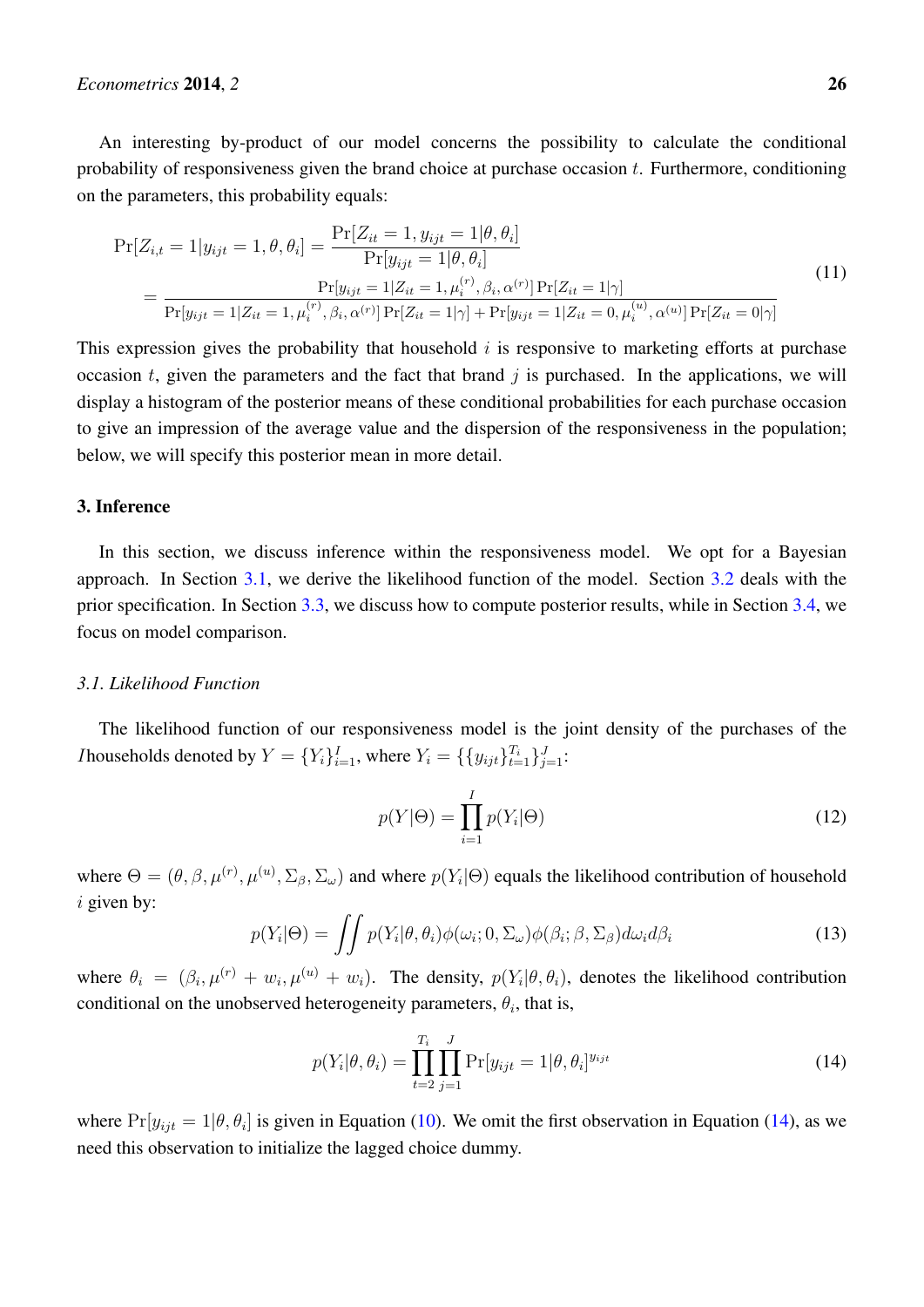#### <span id="page-7-0"></span>*3.2. Prior Specification*

For our Bayesian analysis, we define independent priors for the parameters in Θ. We opt for a conjugate prior specification. For the probit parameters, we take a normal prior specification, that is,

$$
\gamma \sim N(\gamma_0, S_\gamma) \tag{15}
$$

<span id="page-7-2"></span>where  $\gamma_0$  and  $S_\gamma$  are prior parameters. For lagged choice parameters,  $\alpha^{(r)}$  and  $\alpha^{(u)}$ , the  $\beta$  parameters and the  $(J - 1)$ -dimensional vectors of brand intercept parameters  $\mu^{(r)} = (\mu_1^{(r)})$  $\mu_{1}^{(r)}, \ldots, \mu_{J-}^{(r)}$  $\binom{(r)}{J-1}$  and  $\mu^{(u)}=(\mu_1^{(u)}$  $\overset{(u)}{1}, \ldots, \overset{(u)}{\mu^{(u)}_{J-}}$  $\binom{u}{J-1}$ , we also take a normal prior specification:

<span id="page-7-4"></span>
$$
\alpha^{(r)} \sim N(\alpha_0^{(r)}, s_{\alpha^{(r)}}^2) \qquad \alpha^{(u)} \sim N(\alpha_0^{(u)}, s_{\alpha^{(u)}}^2)
$$
\n
$$
\mu^{(r)} \sim N(\mu_0^{(r)}, S_{\mu^{(r)}}) \qquad \mu^{(u)} \sim N(\mu_0^{(u)}, S_{\mu^{(u)}})
$$
\n
$$
\beta \sim N(\beta_0, S_\beta)
$$
\n(16)

For the covariance matrices in our model, we take inverted Wishart priors:

<span id="page-7-3"></span>
$$
\Sigma_{\beta} \sim IW(Q_{\beta}, \lambda_{\beta}) \qquad \Sigma_{\omega} \sim IW(Q_{\omega}, \lambda_{\omega}) \qquad (17)
$$

where  $Q_{\beta}$  and  $Q_{\omega}$  are fixed scale prior parameters and  $\lambda_{\beta}$ ,  $\lambda_{\omega}$  are fixed degrees of freedom prior parameters.

The joint prior,  $p(\Theta)$ , of the model parameters,  $\Theta$ , follows from the product of the priors implied by Equations  $(15)$ – $(17)$ .

## <span id="page-7-1"></span>*3.3. Posterior Results*

If we combine the prior specification,  $p(\Theta)$ , with the likelihood function,  $p(Y|\Theta)$ , given in Equation  $(12)$ , we obtain the posterior density:

$$
p(\Theta|Y) \propto p(\Theta)p(Y|\Theta)
$$
\n(18)

To obtain posterior results, we implement the Gibbs sampler of [\[27\]](#page-23-15) with data augmentation [\[28\]](#page-23-16); see also [\[29\]](#page-23-17). The Gibbs sampler is applied to the prior times the complete data likelihood function. Hence, the latent utilities  $U = \{ \{ \{U_{ijt}\}_{j=1}^J\}_{t=2}^T \}_{i=1}^T$ ,  $Z^* = \{ \{Z^*_{it}\}_{t=2}^T \}_{i=1}^I$  and the latent parameters  $B = \{\beta_i\}_{i=1}^I$ and  $\Omega = {\{\omega_i\}}_{i=1}^I$  are sampled alongside the model parameters,  $\Theta$ ; see [\[30–](#page-23-18)[32\]](#page-24-0) for similar approaches in choice models. The complete Gibbs sampling scheme is as follows:

•  $\gamma$ | $\{U, Z^*, B, \Omega, \Theta\} \setminus \gamma$  •  $\Omega$ | $\{U, Z^*$  $\bullet$   $\Omega$  {*U*,  $Z^*$ ,  $B$ ,  $\Theta$ } •  $B|\{U, Z^*, \Omega, \Theta\}$  •  $\beta|\{U, Z^*, B, \Omega, \Theta\}\rangle$  $\bullet$   $\Sigma_\beta, \Sigma_\omega|\{U, Z^*, B, \Omega, \Theta\} \setminus \{\Sigma_\beta, \Sigma_\omega\}$   $\bullet$   $\alpha^{(r)}, \alpha^{(u)}|\{U, Z^*, B, \Omega, \Theta\} \setminus \{\alpha^{(r)}, \alpha^{(u)}\}$  $\bullet \mu^{(r)}, \mu^{(u)}|\{U, Z^*, B, \Omega, \Theta\} \setminus {\{\mu^{(r)}, \mu^{(u)}\}} \quad \bullet \text{ } U|\{Z^*, B, \Omega, \Theta\}$ •  $Z^* | \{U, B, \Omega, \Theta\}$ 

In Appendix [A,](#page-19-0) we derive the full conditional posterior distributions of the model parameters in  $\Theta$ and the latent variables,  $U, Z^*, B$  and  $\Omega$ .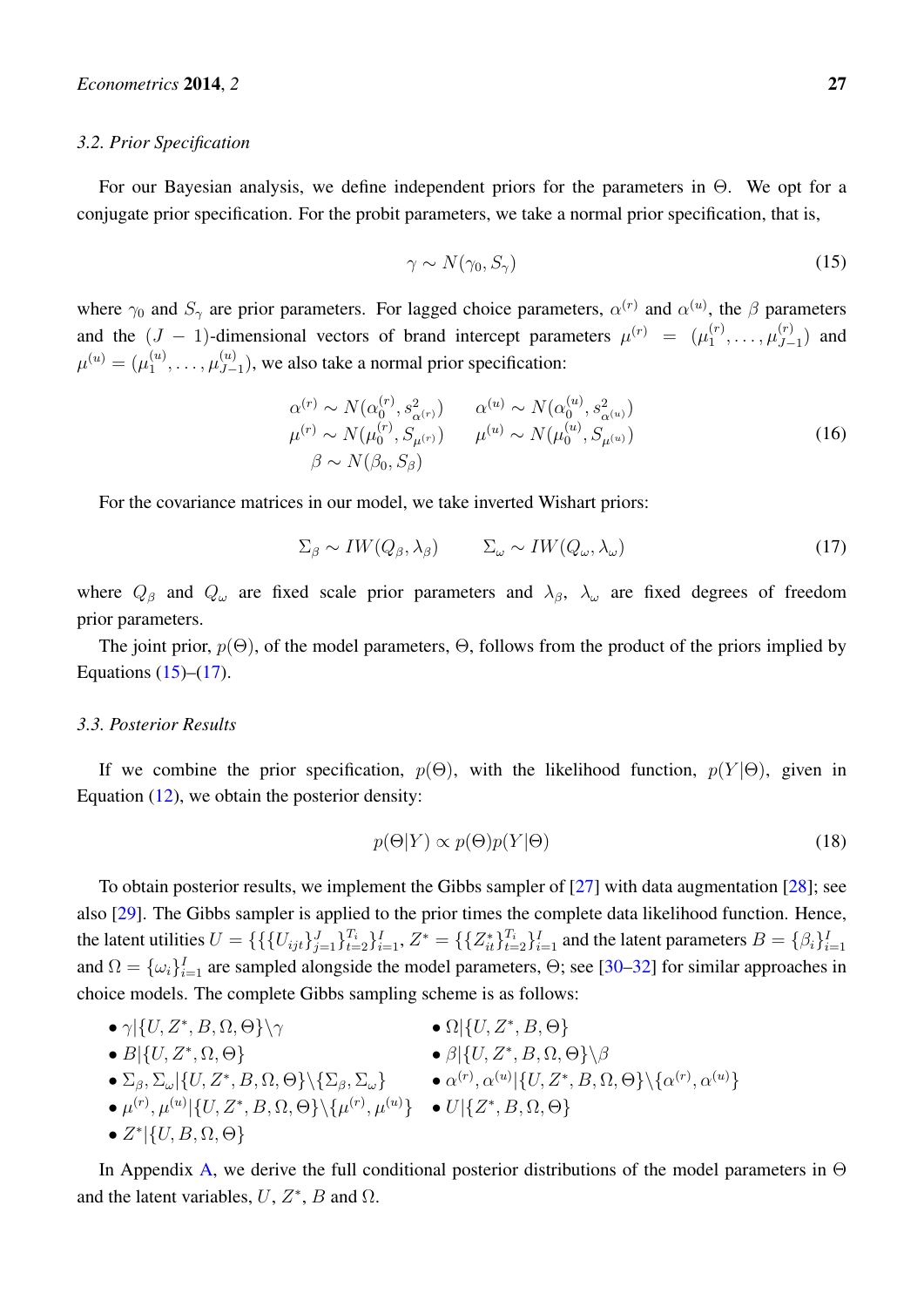The Gibbs simulation scheme generates a Markov chain. After the chain has converged, one can use the simulated values to compute posterior results. For example, the posterior probability of household  $i$ being responsive at purchase occasion  $t$  is given by:

<span id="page-8-1"></span>
$$
\Pr[Z_{i,t} = 1 | y_{ijt} = 1, Y] = \iint \Pr[Z_{i,t} = 1 | y_{ijt} = 1; \theta, \theta_i] p(\Theta, \theta_i | Y) d\Theta d\theta_i \tag{19}
$$

where  $p(\Theta, \theta_i | Y)$  denotes the posterior density of  $\Theta$  and  $\theta_i$ . The posterior probability [\(19\)](#page-8-1) is equal to 1  $\frac{1}{M}\sum_{m=1}^{M} \mathcal{I}[Z_{it}^{*(m)} \ge 0]$  for large M, where  $Z_{it}^{*(m)}$  denotes the m-th draw of  $Z_{it}^{*}$  in the Markov chain and  $\mathcal{I}[\cdot]$  denotes an indicator function, which is one in the case the argument is true and zero otherwise.

## <span id="page-8-0"></span>*3.4. Model Comparison*

To judge the added value of introducing the responsiveness to marketing efforts, we compare our model with two alternative model specifications. The first specification is a standard MNP model, where the utilities are given by:

<span id="page-8-3"></span>
$$
U_{ijt} = \mu_j + \omega_{ij} + \alpha y_{ij,t-1} + \beta'_i X_{ijt} + \varepsilon_{ijt}
$$
\n(20)

with Equation [\(6\)](#page-4-1),  $\omega_{iJ} = 0$ ,  $\omega_i = (\omega_{i1}, \dots, \omega_{i,J-1})' \sim N(0, \Sigma_{\omega})$  and  $\varepsilon_{it} = (\varepsilon_{i1t}, \dots, \varepsilon_{iJt}) \sim N(0, \mathbf{I}_J)$ .

The second specification is an MNP model, where we relate the  $\beta_i$  parameters to the explanatory variables,  $W_{ijt}$ , in a direct way, that is,  $\beta_i = \Gamma W_{ijt} + \eta_i$  with  $\eta_i \sim N(0, \Sigma_\beta)$ . Using the Kronecker product, we compactly define the  $(km)$ -dimensional vector of the cross-terms of  $X_{i}$  and  $W_{i}$  by  $(W_{i}$  $X_{ijt}$ ). The model can then be written as:

<span id="page-8-4"></span>
$$
U_{ijt} = \mu_j + \omega_{ij} + \alpha y_{ij,t-1} + (W_{ijt} \otimes X_{ijt})'\beta + X'_{ijt}b_i + \varepsilon_{ijt}
$$
\n(21)

with  $b_i \sim N(0, \Sigma_\beta)$ ,  $\omega_i = (\omega_{i1}, \dots, \omega_{i,J-1})' \sim N(0, \Sigma_\omega)$  and  $\varepsilon_{it} = (\varepsilon_{i1t}, \dots, \varepsilon_{iJt}) \sim N(0, \mathbf{I}_J)$ . The  $(km)$ -dimensional parameter vector,  $\beta$ , captures the cross-effects between  $W_{ijt}$  and  $X_{ijt}$ , that is,  $\beta = \text{vec}(\Gamma)$ .

We use the same prior specification as for our proposed model, that is, a normal prior for the mean parameters and inverted Wishart priors for the covariance matrices. Posterior results of these two alternative models can be obtained using a simplified version of the Gibbs sampler in Section [3.3.](#page-7-1)

Model comparison is based on out-of-sample performance. We compare the predictive likelihoods of our model and the two alternative specifications mentioned above. The predictive likelihoods are computed for purchase  $T_i + 1$  of each household collected in  $Y^F = \{Y_{i,T_i+1}\}_{i=1}^I$ . These out-of-sample purchases are not used to compute posterior results. The predictive likelihood of our model is given by:

<span id="page-8-2"></span>
$$
p(Y^F|Y) = \prod_{i=1}^{I} \iint \prod_{j=1}^{J} \Pr[y_{ij,T_i+1} = 1 | \theta, \theta_i, Y]^{y_{ij,T_i+1}} p(\theta_i, \Theta|Y) d\theta_i d\Theta,
$$
\n(22)

where  $p(\theta_i, \Theta|Y)$  denotes the posterior density of  $\theta_i$  and  $\Theta$ . The predictive likelihoods of the other models are defined in a similar way. Model comparison based on predictive likelihoods is closely related to regular model comparison using marginal likelihoods; see Geweke [\[33\]](#page-24-1) (p. 63) for the relation between marginal and predictive likelihoods. The advantage of predictive likelihood comparison is that the comparison is also valid in the case that uninformative priors are used.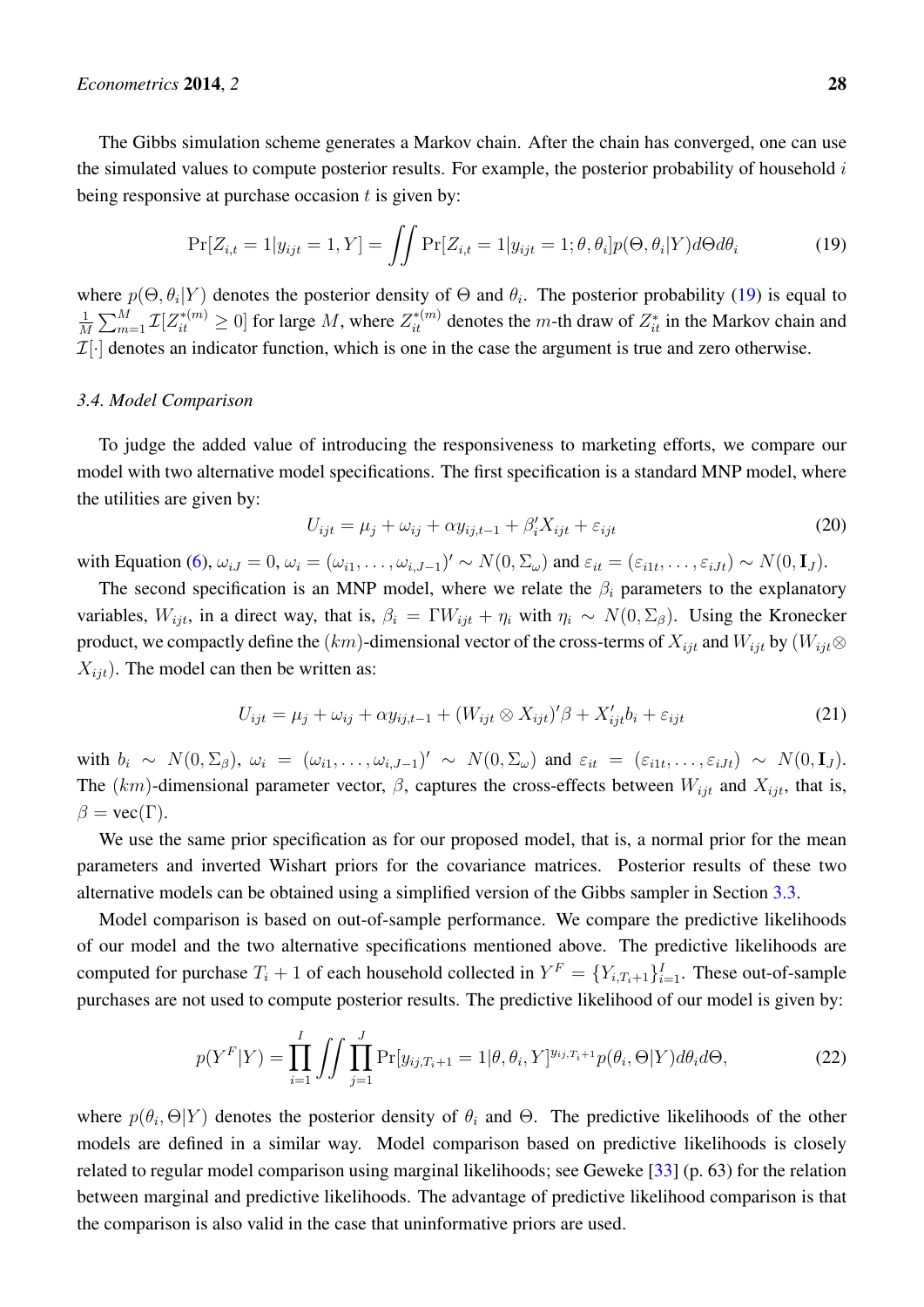The predictive likelihood [\(22\)](#page-8-2) can easily be computed using the Gibbs output. Given the posterior draws,  $\theta_i^{(m)}$  $i^{(m)}$  and  $\Theta^{(m)}$ , we simulate  $Z_{i,T_i+1}^{*(m)}$  given  $W_{ij,T_i+1}$  according to Equation [\(4\)](#page-3-1) for  $i = 1, \ldots, I$ . If  $Z_{i,T_i+1}^{*(m)} \ge 0$ , we simulate  $U_{ij,T_i+1}^{(m)}$  according to Equation [\(5\)](#page-4-2), and if  $Z_{i,T_i+1}^{*(m)} < 0$ , we use Equation [\(7\)](#page-4-0) for  $j = 1, \ldots, J$ . The maximum utility value determines brand choice. The product of the average value of the brand choices over the simulations converges to Equation [\(22\)](#page-8-2).

# <span id="page-9-0"></span>4. Illustrations

We apply our model to three different categories of fast moving consumer goods. The same data are analyzed in  $[21]$  for other purposes  $^1$ . This dataset contains individual scanner panel data across 24 categories. The data cover a two-year period from June, 1991, to June, 1993, for two separate markets in a large U.S. city. The market we choose for our analysis concerns a suburban area. From the 24 available categories, we have randomly chosen three rather dissimilar categories, that is, soft drinks, cereal and liquid detergent.

<span id="page-9-1"></span>For each category, we have selected households purchasing only the top brands, where the top brands are defined as having a market share of about 5% or more. In Table [1,](#page-9-1) we summarize the number of households and purchases in the three datasets and the selected brands together with their choice shares.

|                                            | <b>Soft drinks</b> |        | <b>Cereal</b>        |        | <b>Liquid detergent</b> |        |
|--------------------------------------------|--------------------|--------|----------------------|--------|-------------------------|--------|
| Selected brands with choice shares         |                    |        |                      |        |                         |        |
| brand 1                                    | Canfield           | (0.14) | <b>General Mills</b> | (0.28) | All                     | (0.26) |
| brand 2                                    | Schweppes          | (0.12) | Kellogg's            | (0.42) | Cheer                   | (0.10) |
| brand 3                                    | Coca Cola          | (0.23) | Philip Morris        | (0.10) | Purex                   | (0.06) |
| brand 4                                    | Dr. Pepper         | (0.10) | Quacker              | (0.09) | Surf                    | (0.04) |
| brand 5                                    | Pepsi              | (0.14) | Ralston              | (0.05) | Tide                    | (0.27) |
| brand 6                                    | Private Label      | (0.13) | Nabisco              | (0.05) | Wisk                    | (0.23) |
| brand 7                                    | Royal Crown        | (0.15) |                      |        | Yes                     | (0.04) |
| Number of observations                     |                    |        |                      |        |                         |        |
| #households                                | 88<br>244          |        |                      |        | 79                      |        |
| #purchases                                 | 3513               |        | 6496                 |        | 642                     |        |
| Average household/shopping characteristics |                    |        |                      |        |                         |        |
| household size                             | 1.95               |        | 2.53                 |        | 2.80                    |        |
| family income                              | 4.89               |        | 6.42                 |        | 7.21                    |        |
| dollars spent                              | 41.70              |        | 57.65                |        | 64.24                   |        |
| interp. times                              | 2.32               | 3.39   |                      |        | 8.26                    |        |

Table 1. Characteristics of the three datasets.

We thank David Bell for generously sharing the data with us.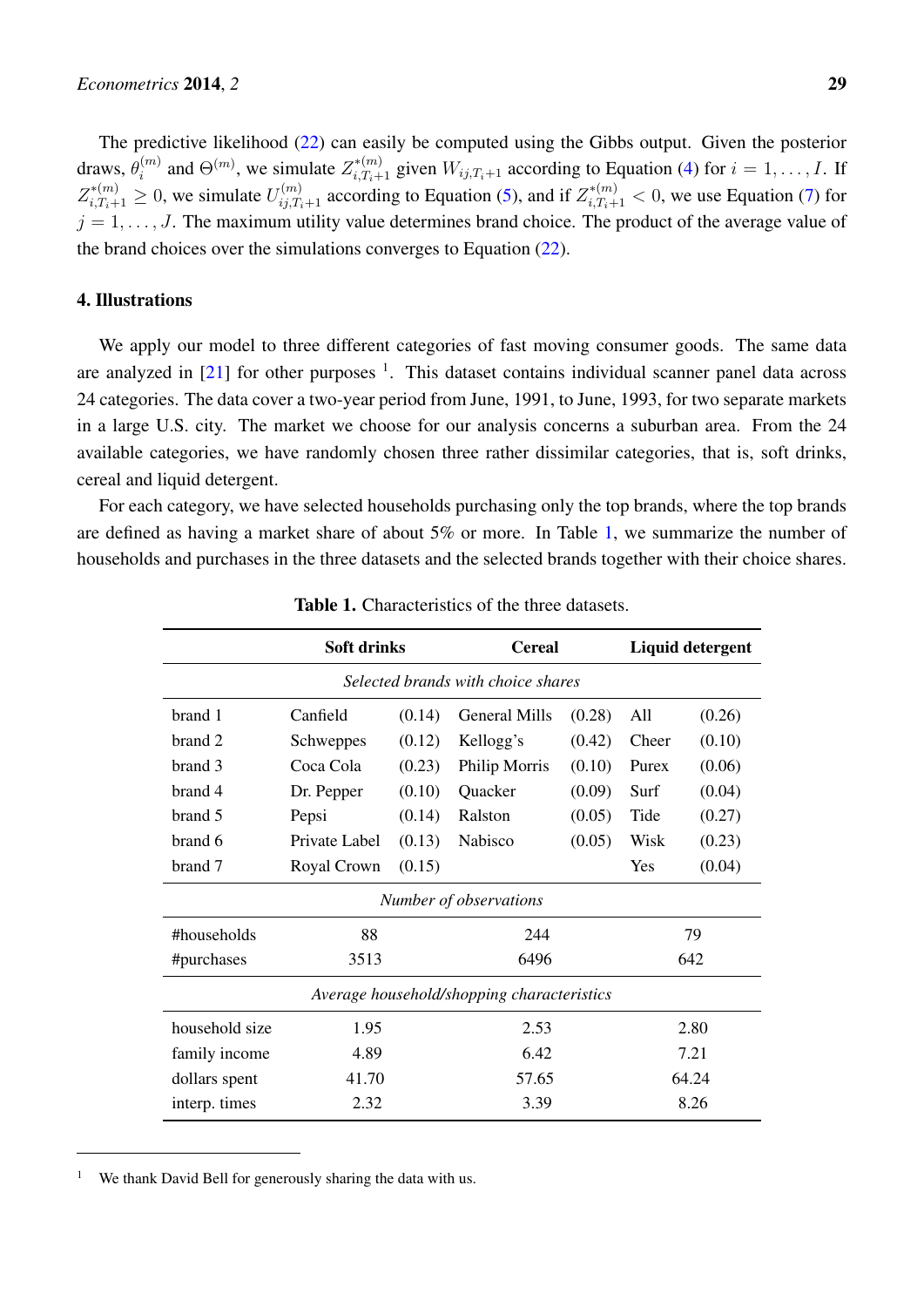We perform a Bayesian analysis on the three datasets, and we consider three models. First of all, we consider our responsiveness model. The explanatory variables,  $W_{it}$ , in responsiveness Equation [\(2\)](#page-3-2) are an intercept, household size, family income, amount of dollars spent on the shopping trip and weeks since last purchase in the product category. The motivation for the first two variables is based on the results of [\[14\]](#page-23-2), who show that differences in household size and income can be related to differences in shopping trips. The last two variables are linked to inventory levels; see, among others, [\[34\]](#page-24-2). For the family income, we only know the income category. The marketing-mix instruments are normalized, so that the coefficients can be compared across the three product categories. Table [1](#page-9-1) shows the average values of these variables across the shopping trips. To explain brand choice, we include brand intercepts,  $\mu_{ij}$ , and a lagged choice dummy variable in both utility specifications [\(5\)](#page-4-2) and [\(7\)](#page-4-0). We allow for unobserved heterogeneity on the brand intercepts, which is the same across the responsive and non-responsive utility specification, as discussed before. For the responsiveness utility specification [\(5\)](#page-4-2), we also include price, feature and display  $(X_{ijt})$ . Again, the marketing-mix variables are normalized for the ease of comparison. We allow for continuous unobserved heterogeneity specification in the parameters, explaining the effect of the marketing-mix variables.

The prior distribution for the  $\gamma$  parameter is given by Equation [\(15\)](#page-7-2) with  $\gamma_0 = 0$  and  $S_\gamma = I$ . For the two covariance matrices in the model,  $\Sigma_{\beta}$  and  $\Sigma_{\omega}$ , we take inverted Wishart priors [\(17\)](#page-7-3) with  $Q_{\beta} = 10$ **I**,  $Q_{\omega} = 10$ I and  $\lambda_{\beta} = \lambda_{\omega} = 10$ . The prior specification of the other parameters is normal, as stated in Equation  $(16)$ , where the prior means are set at 0 and the prior covariance matrices are equal to identity matrices.

The two other models are a standard MNP model [\(20\)](#page-8-3) and an MNP model with cross effects [\(21\)](#page-8-4). The MNP model contains brand intercepts, a lagged choice dummy, price, feature and display. The MNP model with cross effects contains, on top of that, the cross effects of price, feature and display with household size, family income, amount of dollars spent on the shopping trip and weeks since last purchase in the product category, as stated in Equation  $(21)$ . The prior specifications for parameters of the MNP with and without cross effects are similar to the responsiveness model. Again, we allow for continuous unobserved heterogeneity on the brand intercepts and on the effect of the marketing-mix variables.

The Bayesian analysis is performed on all purchases, except for the last purchase of each household. The last purchases are used for out-of-sample validation using predictive likelihoods, as described in Section [3.4.](#page-8-0)

## *4.1. Responsiveness Model*

First of all, we focus on the inferred probabilities of being responsive to marketing efforts for each product category. Figure [1](#page-11-0) displays histograms of the posterior means of the responsiveness probabilities per purchase occasion [\(11\)](#page-6-4). Across the three categories, we see quite a bit of differences. For soft drinks, we find a relatively large proportion of purchase trips at which the household was responsive with a probability of almost one. We also find a cluster of observations with around a 0.2 probability of being responsive. For the cereal category, the probabilities are more centered around 0.5. For the liquid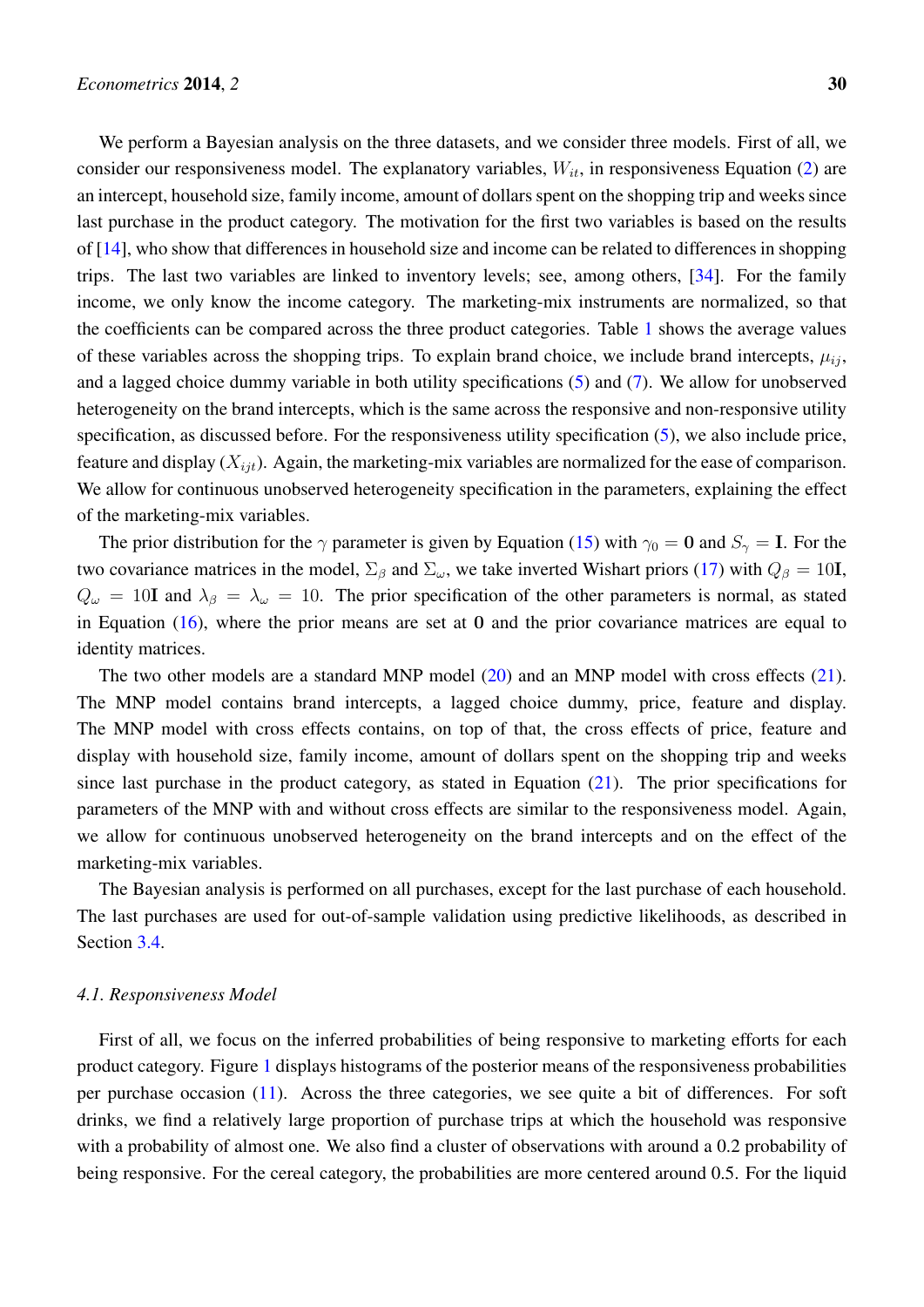<span id="page-11-0"></span>detergents, the distribution of the posterior probabilities is much more skewed to the right. Out of the three categories, the households act most responsive here.





Liquid detergent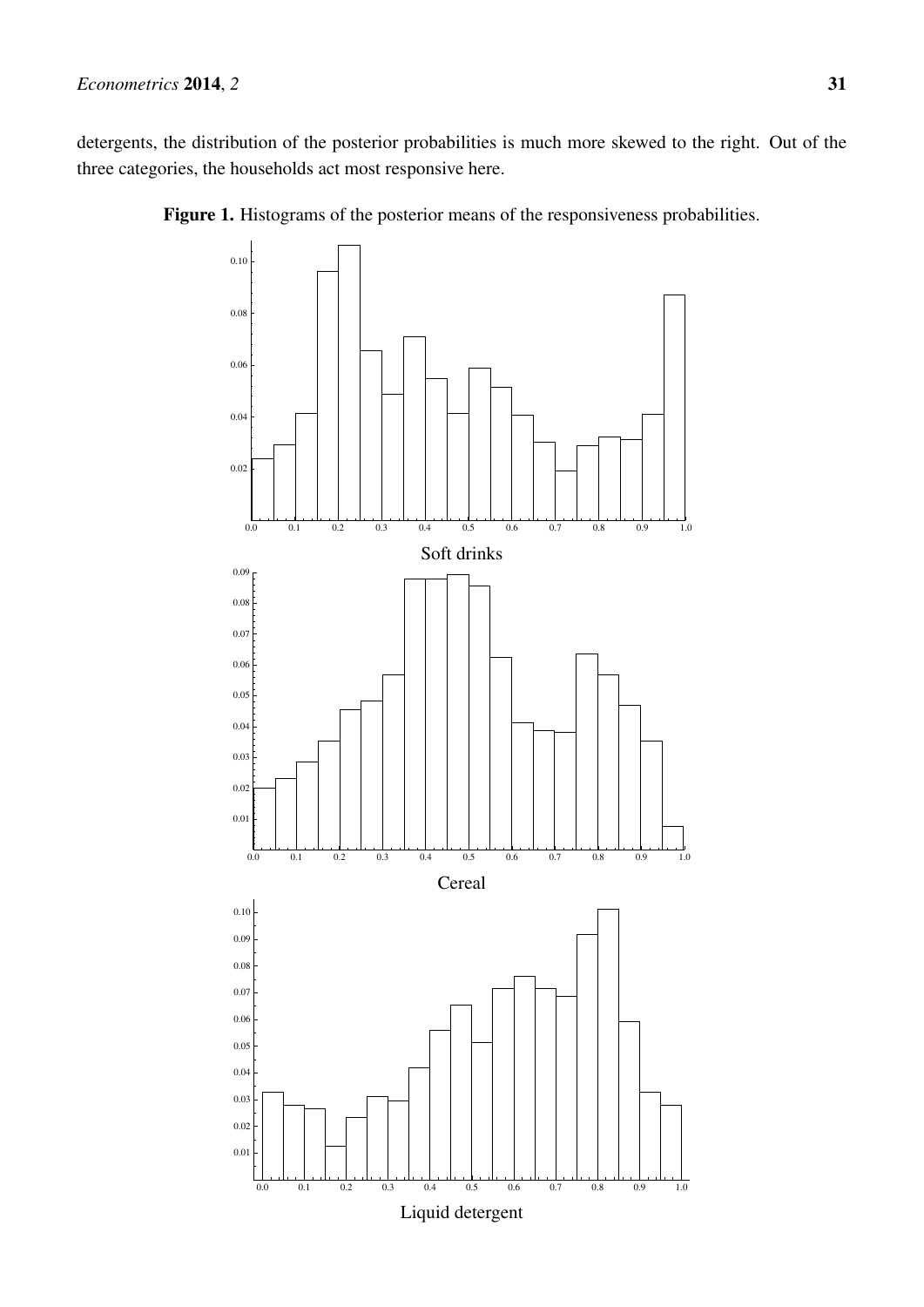The differences in these graphs may be explained from the characteristics of the shopping trips. The data show that the average inter-purchase times for liquid detergents are more than two times higher than for the other categories. A higher inter-purchase time may imply that households are relying less on routine to make the choice. Therefore, they may not be able to remember past prices and may be more actively involved with the purchase. As a result, households may be more likely to search for price information. The average inter-purchase time in the soft drinks categories is the smallest. Households are more likely to rely on memory, and they are less responsive. Additionally, we see that the average amount of dollars spent on the shopping trips involving soft drinks is smaller than for purchases in the other categories. This may imply that households have more time to compare prices when their shopping basket is smaller. The combination of both effects may explain the bimodality in the responsiveness distribution in the soft drinks category, as shown in the first panel of Figure [1.](#page-11-0) The results for the cereal category are somewhere in between with respect to the average inter-purchase times and the average amount of dollars spent.

To see the difference in cross-sectional variation in responsiveness and temporal variation, we compute the ratio of the average of the variance of the responsiveness probabilities per household to the variance of the average responsiveness probability per household. This ratio is 0.34 for the soft drinks category. For the cereal and detergent category, the ratios equal 12.32 and 1.51, respectively. Hence, for the latter two categories, the within household spread in response probabilities is larger than the spread across households. The difference between the smallest and largest responsiveness probability per household shows that for 87% of the households, this difference is larger than 50%, indicating that there is within-household variation in the responsiveness state. For the soft drinks and liquid detergent category, these percentages are 60% and 40%, respectively.

The histograms in Figure [1](#page-11-0) do not provide direct information on which type of household is responsive at which type of shopping trip. Such information can, however, be obtained from the parameter estimates related to responsiveness Equation [\(2\)](#page-3-2). Table [2](#page-13-0) displays the posterior results for the complete responsiveness model. We carried out a limited model selection exercise to fine-tune the models. Based on overwhelming support of a Bayes factor, we have restricted the display variable to zero in the responsive choice part of the model for soft drinks and cereal.

The final line of Table [2](#page-13-0) again confirms that the average responsiveness probability is close to 50%. This again stresses the importance of the unresponsive segment, as in fact, about half of the purchases can be associated with this segment. Furthermore, it shows that for liquid detergents, the households tend to be most responsive.

The first panel of Table [2](#page-13-0) shows the parameters that influence the responsiveness state. The household size is positively related to the responsiveness to marketing efforts for soft drinks and liquid detergents. For cereals, this effect is also positive, but the effect is close to zero. For cereals, family income is a more important driver, where here, a higher family income implies less responsiveness. Note that the influence of lagged choice for cereal is small in the brand choice model for the unresponsive state. Hence, households with a higher income are more likely to go for their favorite brand without considering price. For soft drinks, we find that a longer inter-purchase time leads to a higher responsiveness probability. A longer inter-purchase time implies a higher need to actively compare the brands, as the last purchase cannot be remembered easily. This contradicts the idea that frequent buyers do more price checking [\[15\]](#page-23-3).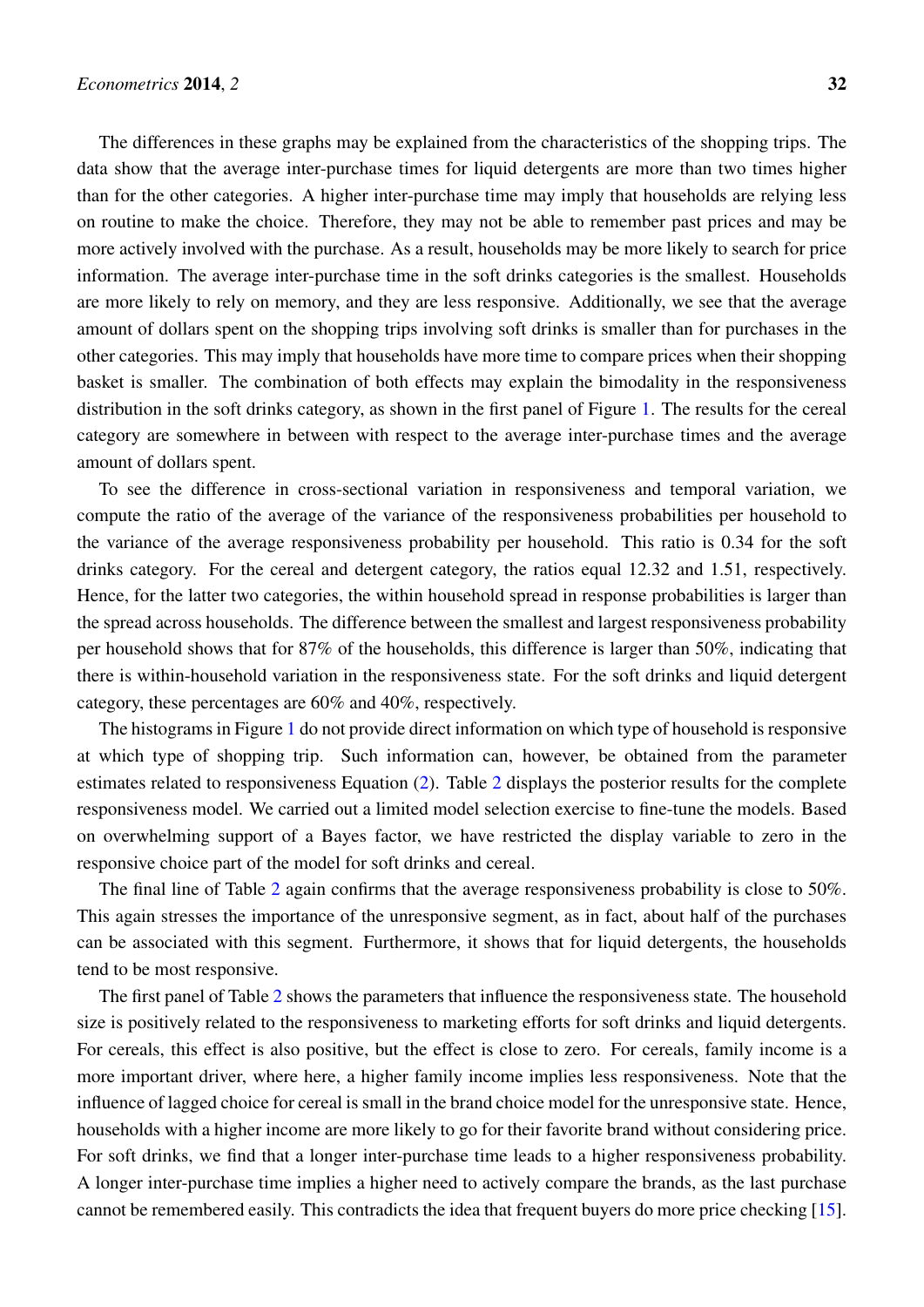# *Econometrics* 2014, 2 33

<span id="page-13-0"></span>Time since the last purchase is also positive for the cereal and liquid detergent category, but the posterior means are about the same as the posterior standard deviation. The average inter-purchase time in these categories is in general higher than for the soft drinks category, and a longer or shorter than average inter-purchase time possibly does not influence the probability of being responsive anymore.

|                           | <b>Soft drinks</b> |           | <b>Cereal</b>                             |           | <b>Liquid detergent</b> |           |
|---------------------------|--------------------|-----------|-------------------------------------------|-----------|-------------------------|-----------|
| <b>Variable</b>           | mean               | <b>SD</b> | mean                                      | <b>SD</b> | mean                    | <b>SD</b> |
|                           |                    |           | Probit equation being responsive $(3)$    |           |                         |           |
| intercept                 | 0.069              | 0.063     | 0.019                                     | 0.021     | 0.247                   | 0.220     |
| household size            | $0.916***$         | 0.384     | 0.062                                     | 0.086     | $0.625***$              | 0.215     |
| family income             | 0.115              | 0.206     | $-0.140*$                                 | 0.076     | $-0.061$                | 0.221     |
| dollars spent             | 0.131              | 0.131     | 0.058                                     | 0.052     | $-0.310*$               | 0.182     |
| weeks since last purchase | $0.229**$          | 0.110     | 0.048                                     | 0.042     | 0.153                   | 0.157     |
|                           |                    |           | Utility equation being responsive $(5)$   |           |                         |           |
| brand 1                   | $-0.211$           | 0.201     | $3.110***0.249$                           |           | $1.227*$                | 0.622     |
| brand 2                   | $-0.205$           | 0.233     | $2.759***$ 0.271                          |           | $-0.353$                | 0.758     |
| brand 3                   | 0.258              | 0.217     | $2.117***$ 0.262                          |           | 0.804                   | 0.560     |
| brand 4                   | $-0.562**$         | 0.288     | $1.832***0.314$                           |           | $-0.540$                | 0.748     |
| brand 5                   | $0.134\,$          | 0.172     | 0.217                                     | 0.367     | $1.255***$              | 0.579     |
| brand 6                   | $-1.327***$        | 0.513     |                                           |           | 0.113                   | 0.771     |
| lagged choice             | $0.089*$           | 0.053     | $0.256**$                                 | 0.092     | $1.875***$              | 0.383     |
| price                     | $-0.342***$        | 0.098     | $-0.159***0.063$                          |           | $-0.523$                | 0.312     |
| feature                   | $0.126**$          | 0.057     | $0.165***0.043$                           |           | $0.565**$               | 0.223     |
| display                   |                    |           |                                           |           | $0.541**$               | 0.220     |
|                           |                    |           | Utility equation being unresponsive $(7)$ |           |                         |           |
| brand 1                   | $-0.037$           | 0.336     | $0.961***0.341$                           |           | $-0.369$                | 0.618     |
| brand 2                   | $0.552*$           | 0.326     | $2.121***0.162$                           |           | 0.057                   | 0.464     |
| brand 3                   | $0.980***0.379$    |           | $0.824***0.237$                           |           | $-1.579**$              | 0.808     |
| brand 4                   | 0.593              | 0.364     | $0.714***$ $0.225$                        |           | $-1.444$                | 1.025     |
| brand 5                   | 0.300              | 0.309     | $0.393**$                                 | 0.168     | $-0.174$                | 0.907     |
| brand 6                   | 0.071              | 0.453     |                                           |           | $1.181***$              | 0.449     |
| lagged choice             | $0.510***$         | 0.070     | 0.036                                     | 0.090     | $0.514**$               | 0.252     |
| average responsiveness    | 0.475              |           | 0.507                                     |           | 0.582                   |           |
| probability               |                    |           |                                           |           |                         |           |

|  |  |  | Table 2. Posterior results for the responsiveness model <sup>a</sup> . |  |
|--|--|--|------------------------------------------------------------------------|--|
|--|--|--|------------------------------------------------------------------------|--|

<sup>a</sup> \*\*\*, \*\*, **\*** denote that zero is not included in the 99%, 95%, 90% highest posterior density intervals, respectively; <sup>b</sup> Bayes factors provide overwhelming posterior support for the zero effect of display for soft drinks and cereal. This restriction is therefore imposed.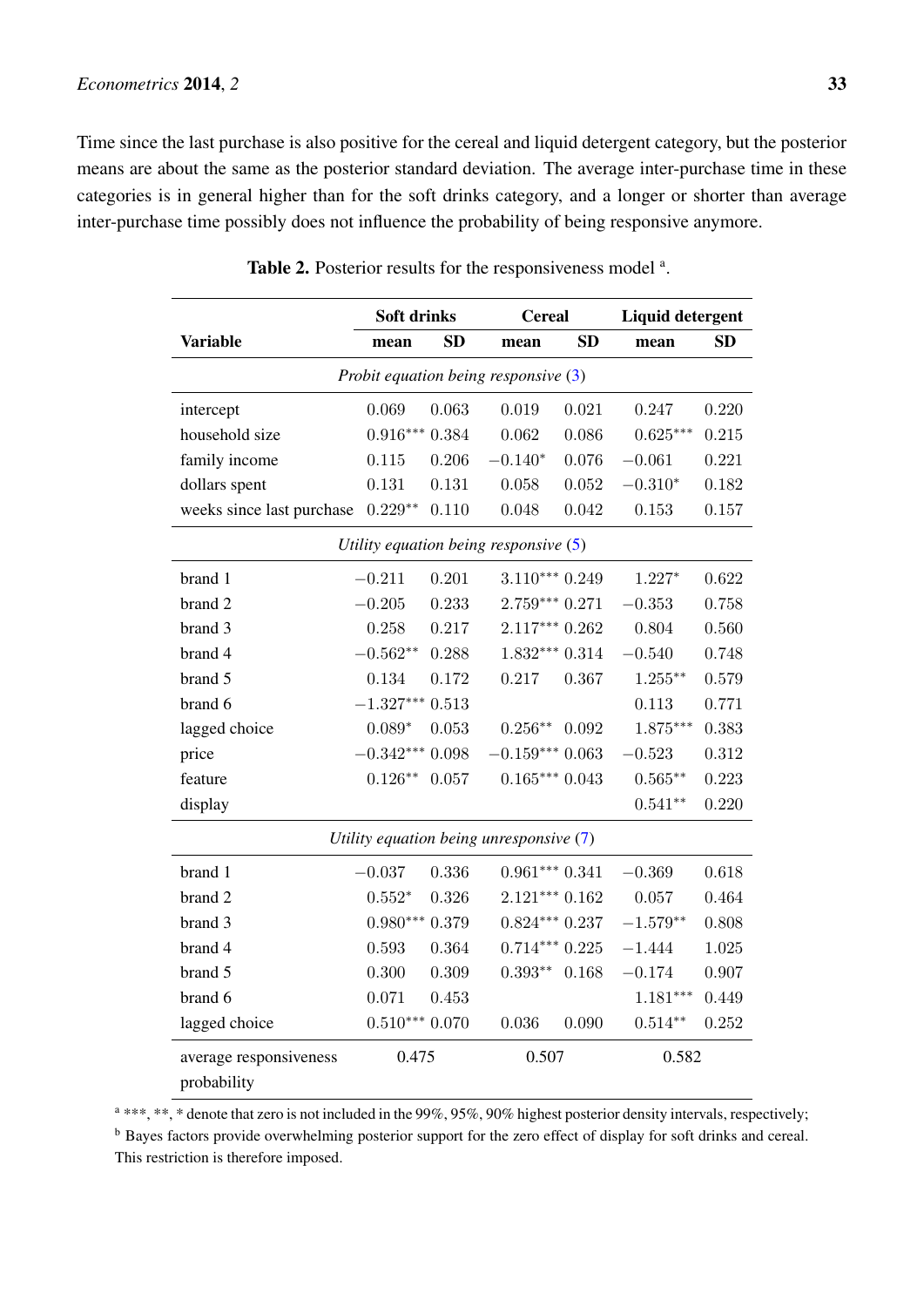In [\[35\]](#page-24-3), the authors find that larger basket sizes tend to be purchased at everyday, low-price stores, implying that households do respond to price. In this paper, however, we consider the influence of basket size on price responsiveness given store choice, which may have the opposite effect, as a large shopping basket may mean that less time can be devoted to each particular category, which, in turn, makes the household less responsive. In fact, for liquid detergents, we find that a larger basket size leads to a smaller probability of being responsive. For the other two categories, we find the opposite results, but the posterior means are about the same as the posterior standard deviation. In general, the amount of dollars spent on shopping trips containing cereal and soft drinks turn out to be smaller than for shopping trips containing purchases of liquid detergents, which may explain the difference.

The second and third panel of Table [2](#page-13-0) present the parameter estimates for the brand utilities. The results indicate that there can be substantial differences in the baseline preferences across the responsive and the unresponsive segment. For example, for soft drinks, brand 3 has an average baseline preference within the responsiveness segment, but a relatively large baseline preference within the unresponsive segment.

The influence of lagged choice also differs substantially across the two segments. For cereal and detergents, we find that lagged choice is not important for unresponsive households; for soft drinks, we however find the opposite. If we consider the posterior means of the brand intercepts, we see that the differences in values across the brands is large for the cereal and liquid detergents category. Households seem to have a more distinct preference for a brand in these two categories. On unresponsive purchase occasions, they are more likely to choose their favorite brand, and lagged choice plays a less important role. For the soft drinks category, the differences in posterior means in the brand intercepts is much smaller, and lagged choice seems to be more important if the actual price does not matter.

Finally, the posterior means of the marketing-mix variables have the expected sign for all three product categories. The effect of price is negative, and for feature and display, we find a positive effect.

Unreported estimates of the variance of the brand intercepts  $(\Sigma_{\omega})$  and the variance of the marketing-mix variables ( $\Sigma_{\beta}$ ) show that there is substantial variation in base preferences and marketing-mix parameters. Overall, the variation in the base preferences is largest. Comparing the different categories, we find that the heterogeneity is largest for detergents and that the degree of heterogeneity is about equal for cereal and soft drinks  $2$ .

## *4.2. Standard MNP Model*

The results in Table [2](#page-13-0) already indicated that models for responsive and non-responsive households can differ, and the consequences of this finding are further articulated by the estimation results for the MNP model in Table [3.](#page-15-0) Most noticeable are the differences in coefficients for price. While the posterior mean of the price parameter for the responsive households are  $-0.342$ ,  $-0.159$  and  $-0.523$ across the three categories, the MNP model for all households would yield an underestimation of the price effect as −0.140, −0.072 and −0.306, respectively, which, on average, implies an underestimation of around −0.2. Note that in this MNP model, we also allow for heterogeneity across households. The

<sup>2</sup> Detailed results are available upon request.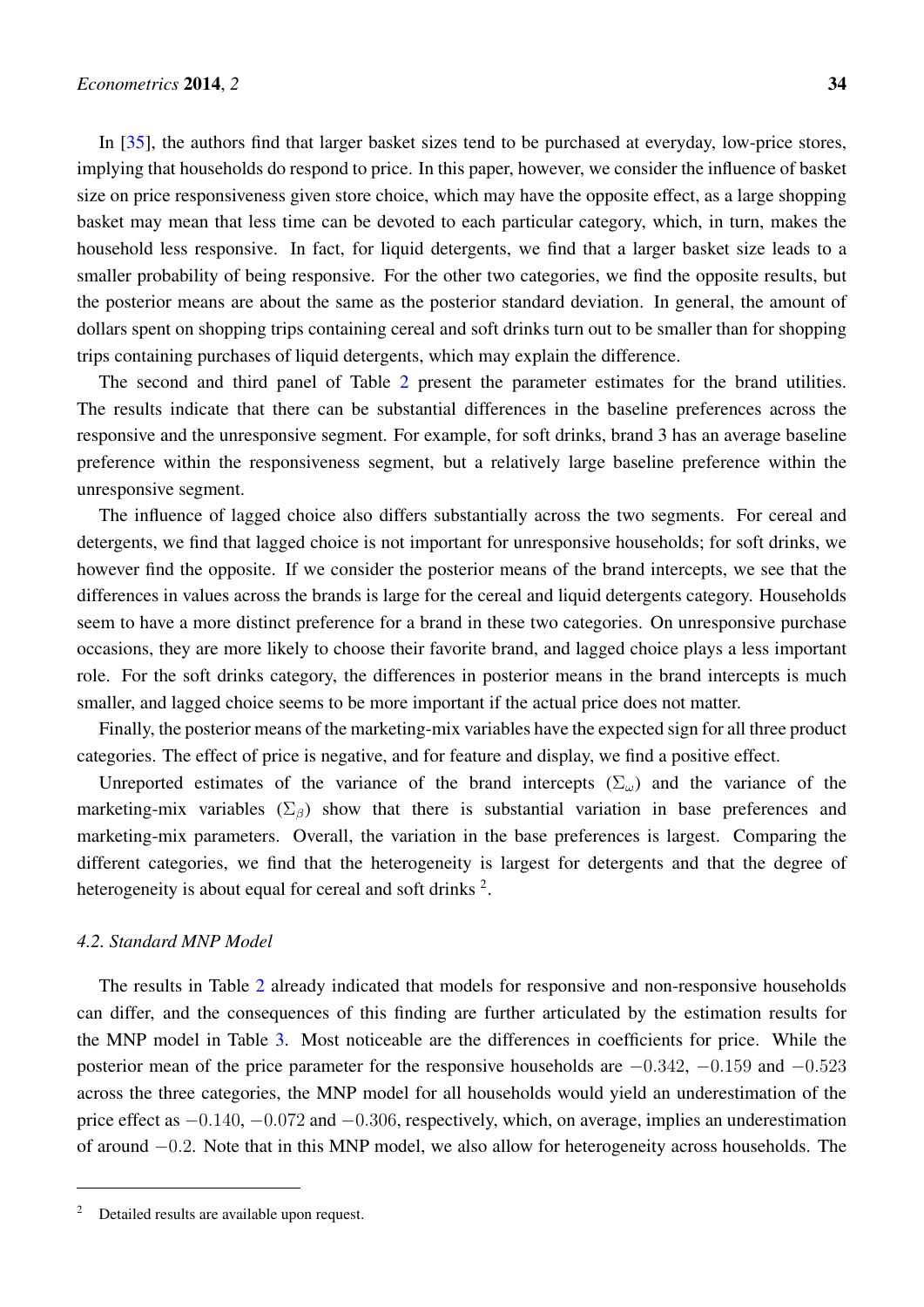<span id="page-15-0"></span>responsiveness model clearly allows us to additionally separate the responsive from the unresponsive purchase occasions. Of course, when we do not make this split, the average price elasticity will be severely affected.

|                 | Soft drinks |           | <b>Cereal</b>   |           | Liquid detergent |           |
|-----------------|-------------|-----------|-----------------|-----------|------------------|-----------|
| <b>Variable</b> | mean        | <b>SD</b> | mean            | <b>SD</b> | mean             | <b>SD</b> |
| brand 1         | $-0.100$    | 0.177     | $1.920***0.168$ |           | $0.647*$         | 0.389     |
| brand 2         | 0.068       | 0.189     | $2.211***$      | 0.169     | $-0.116$         | 0.493     |
| brand 3         | $0.470***$  | 0.162     | $1.249***$      | 0.171     | $-0.270$         | 0.462     |
| brand 4         | $-0.078$    | 0.181     | $0.996***$      | 0.173     | $-0.750$         | 0.496     |
| brand 5         | 0.151       | 0.148     | $0.403**$       | 0.190     | $1.067**$        | 0.449     |
| brand 6         | $-0.463$    | 0.307     |                 |           | $1.065***$       | 0.413     |
| lagged choice   | $0.298***$  | 0.028     | $0.109***$      | 0.019     | $0.615***$       | 0.127     |
| price           | $-0.140**$  | 0.068     | $-0.072**$      | 0.037     | $-0.306*$        | 0.164     |
| feature         | 0.077       | 0.047     | $0.045*$        | 0.024     | $0.255***$       | 0.116     |
| display         |             |           |                 |           | $0.290**$        | 0.123     |

Table 3. Posterior results for the multinomial probit (MNP) model  $(20)$ <sup>a</sup>.

<sup>a</sup> \*\*\*, \*\*, \* denote that zero is not included in the 99%, 95%, 90% highest posterior density interval, respectively.

The parameter concerning lagged choice is also different across the models in Tables [2](#page-13-0) and [3.](#page-15-0) The parameter values in the MNP model are smaller than the values in the responsive part for the cereal and liquid detergent category and is larger for the soft drinks category.

# *4.3. MNP Model with Cross Effects*

One of the main differences between our responsiveness model and the "standard MNP model with heterogeneity" is that household variables do not interact with the marketing instruments. Of course, one could extend the MNP model with these interaction effects. Table [4](#page-16-0) reports the posterior results for such an MNP model.

Clearly, the results indicate that only a very minor additional contribution can be observed from these cross effects, except for a weak effect of the weeks since last purchase and feature for liquid detergent. The fact that we allow for unobserved heterogeneity in the effects of the marketing-mix variables already seems to sufficiently describe the differences in response to marketing-mix variables.

Taking the outcomes in Tables [2–](#page-13-0)[4](#page-16-0) together, we can conclude that the responsiveness model seems to add an important feature to the choice model. Ignoring this feature leads to substantively different results. For example, the MNP model with or without cross effects underestimates price effects relative to our model.

Next, we will focus on the fit of the different models to see whether the responsiveness model indeed fits the data better.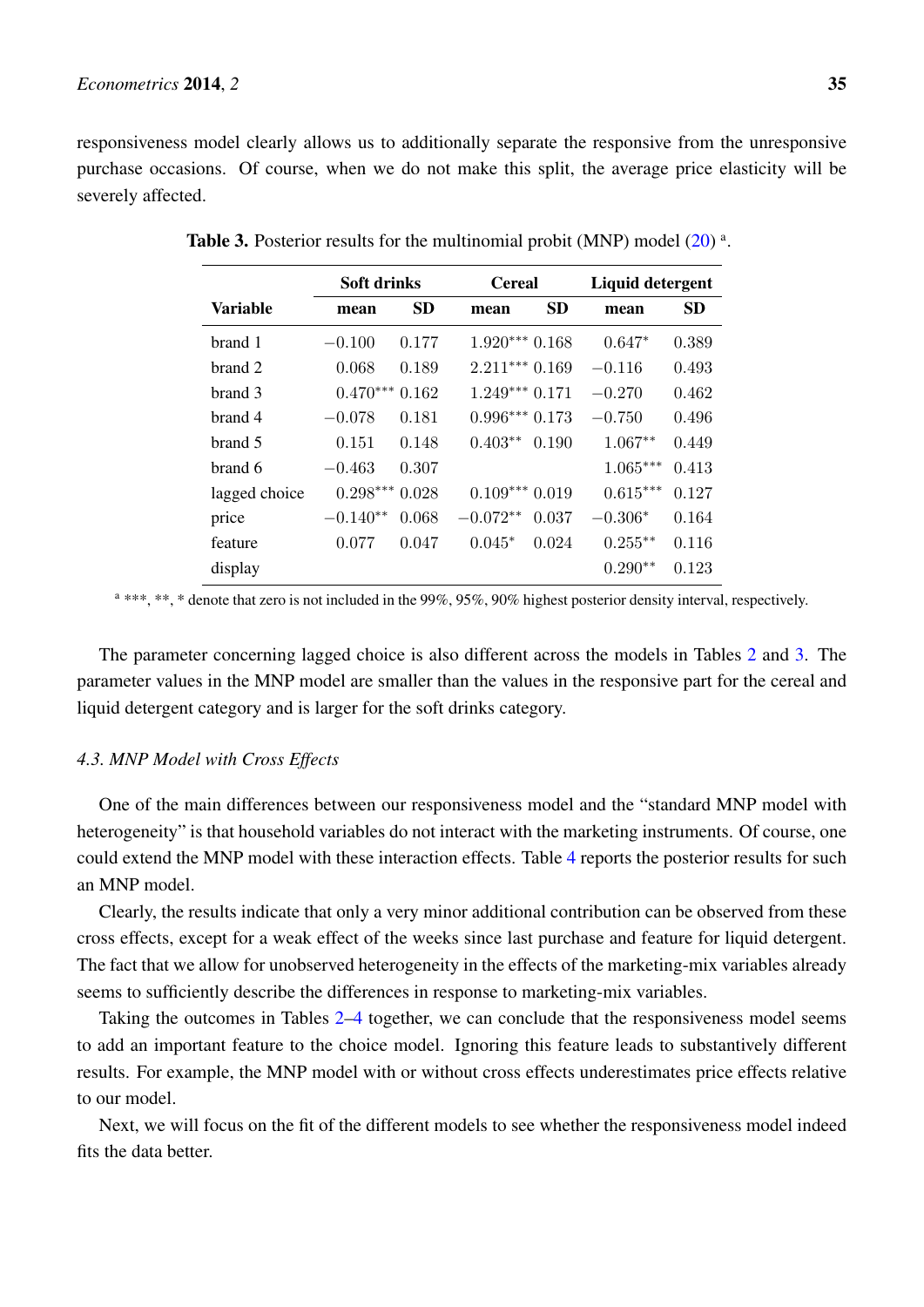<span id="page-16-0"></span>

|                 | <b>Soft drinks</b> |           |                                             | <b>Cereal</b> |            | <b>Liquid detergent</b> |  |
|-----------------|--------------------|-----------|---------------------------------------------|---------------|------------|-------------------------|--|
| <b>Variable</b> | mean               | <b>SD</b> | mean                                        | <b>SD</b>     | mean       | <b>SD</b>               |  |
| brand 1         | $-0.072$           | 0.178     | $1.848***$ 0.145                            |               | 0.806      | 0.460                   |  |
| brand 2         | 0.106              | 0.181     | $2.130***0.145$                             |               | $-0.252$   | 0.544                   |  |
| brand 3         | $0.493***$         | $0.158\,$ | $1.203***$                                  | 0.144         | $-0.178$   | 0.562                   |  |
| brand 4         | $-0.084$           | 0.187     | $0.962***$                                  | 0.149         | $-0.655$   | 0.535                   |  |
| brand 5         | 0.183              | 0.146     | $0.357**$                                   | 0.156         | $1.004**$  | 0.501                   |  |
| brand 6         | $-0.553*$          | 0.320     |                                             |               | $1.153**$  | 0.537                   |  |
| lagged choice   | $0.296***$         | 0.028     | $0.114***$                                  | 0.019         | $0.606***$ | 0.134                   |  |
| price           | $-0.133**$         | 0.064     | $-0.063*$                                   | 0.037         | $-0.278$   | 0.184                   |  |
| feature         | $0.081*$           | 0.046     | $0.063**$                                   | 0.025         | $0.272**$  | 0.133                   |  |
| display         |                    |           |                                             |               | $0.320**$  | 0.135                   |  |
|                 |                    |           | Cross effect with household size            |               |            |                         |  |
| price           | 0.012              | 0.066     | $-0.023$                                    | 0.041         | 0.078      | 0.215                   |  |
| feature         | $-0.018$           | 0.043     | $-0.026$                                    | 0.026         | 0.101      | 0.159                   |  |
| display         |                    |           |                                             |               | 0.048      | 0.141                   |  |
|                 |                    |           | Cross effect with family income             |               |            |                         |  |
| price           | 0.008              | 0.066     | 0.054                                       | 0.038         | 0.200      | 0.196                   |  |
| feature         | $-0.008$           | 0.047     | 0.039                                       | 0.026         | $-0.094$   | 0.126                   |  |
| display         |                    |           |                                             |               | $-0.072$   | 0.128                   |  |
|                 |                    |           | Cross effect with dollars spent             |               |            |                         |  |
| price           | $-0.053$           | 0.037     | 0.018                                       | 0.026         | 0.178      | 0.145                   |  |
| feature         | $-0.014$           | 0.020     | $-0.024$                                    | 0.017         | 0.110      | 0.103                   |  |
| display         |                    |           |                                             |               | 0.016      | 0.107                   |  |
|                 |                    |           | Cross effect with weeks since last purchase |               |            |                         |  |
| price           | $-0.017$           | 0.027     | 0.009                                       | 0.016         | 0.029      | 0.143                   |  |
| feature         | 0.000              | 0.016     | 0.006                                       | 0.012         | $0.134*$   | 0.080                   |  |
| display         |                    |           |                                             |               | $-0.036$   | 0.092                   |  |

Table 4. Posterior results for the MNP model with cross effects<sup>a</sup>.

<sup>a</sup> \*\*\*, \*\*, \* denote that zero is not included in the 99%, 95%, 90% highest posterior density interval, respectively.

## *4.4. Model Comparison*

In Table [5,](#page-17-1) we present three fit measures for our three models, that is, the log predictive likelihood [\(22\)](#page-8-2), the hit rate and the mean squared prediction error (MSPE). The predictive likelihood functions of the responsiveness model are clearly larger than for the MNP model and the MNP model with cross effects for all product categories. Predictive odds ratios are clearly larger than 50 in favor of the responsiveness model, except for the cereal category, where we find an odds ratio of about three in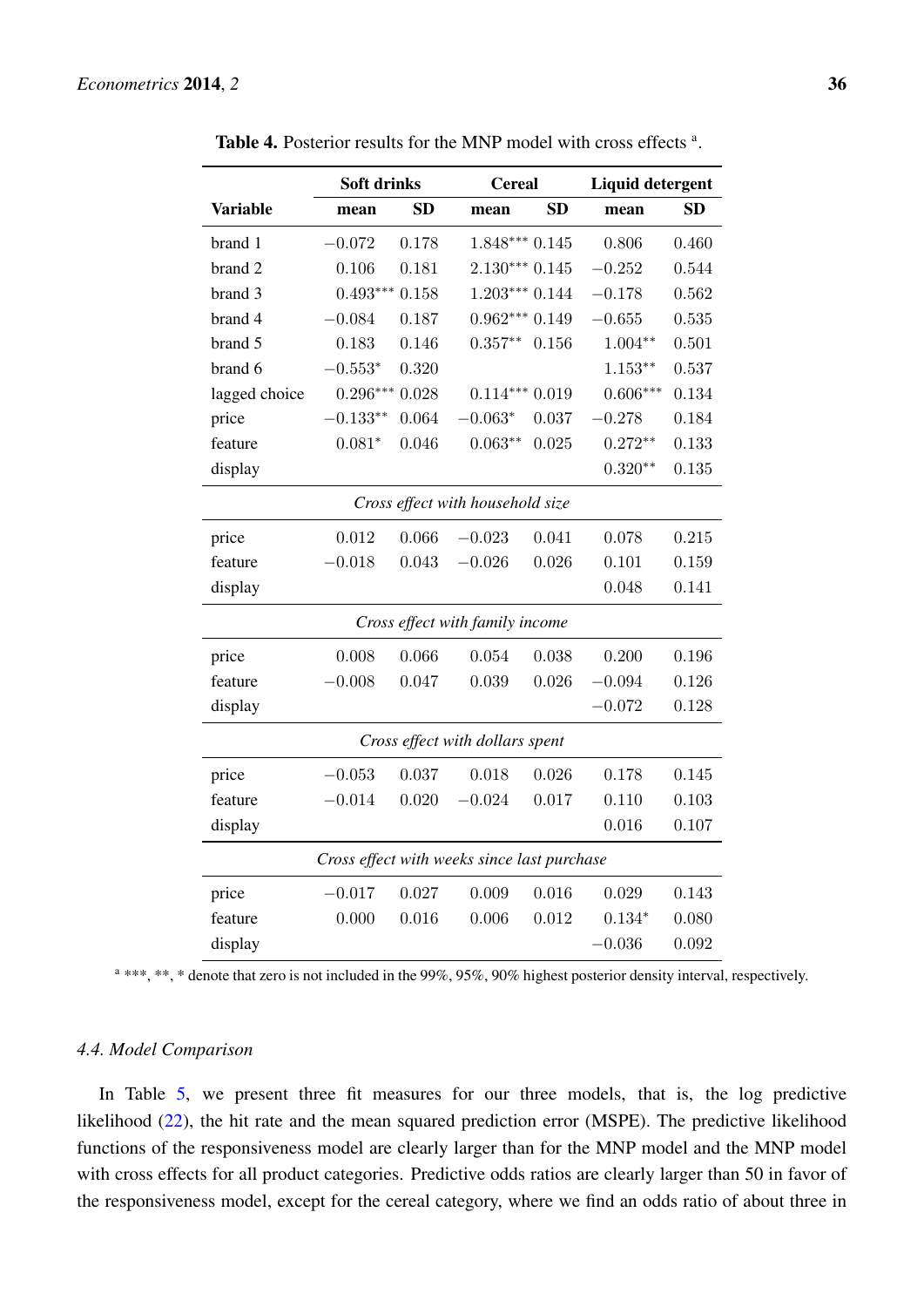<span id="page-17-1"></span>favor of the responsiveness model compared to the MNP specification. Note that because this comparison is based on observations not used during estimation, we do not need to penalize for the number of parameters. Recall that we take the final purchase occasion for each household to form the test sample. Furthermore, note that the "standard MNP model" outperforms the MNP model with cross effects. Based on the results in Table [4,](#page-16-0) this was to be expected, as hardly any cross effects turned out to be relevant.

| Model                          | Soft drinks | <b>Cereal</b> | Liquid detergent |  |  |  |
|--------------------------------|-------------|---------------|------------------|--|--|--|
| Log predictive likelihood (22) |             |               |                  |  |  |  |
| responsiveness                 | $-106.698$  | $-279.878$    | $-79.250$        |  |  |  |
| MNP(20)                        | $-111.491$  | $-281.031$    | $-83.167$        |  |  |  |
| $MNP + cross (21)$             | $-111.920$  | $-288.515$    | $-85.874$        |  |  |  |
| Hit rate                       |             |               |                  |  |  |  |
| responsiveness                 | 0.580       | 0.533         | 0.709            |  |  |  |
| MNP(20)                        | 0.557       | 0.533         | 0.709            |  |  |  |
| $MNP + cross (21)$             | 0.557       | 0.541         | 0.658            |  |  |  |
| Mean squared prediction error  |             |               |                  |  |  |  |
| responsiveness                 | 7.808       | 9.723         | 6.467            |  |  |  |
| MNP(20)                        | 8.203       | 9.966         | 6.573            |  |  |  |
| $MNP + cross (21)$             | 8.237       | 10.008        | 6.751            |  |  |  |

Table 5. Model comparison.

<sup>a</sup> Mean squared prediction error is defined as  $100 \times \frac{1}{I} \sum_{i=1}^{I} (\mathcal{I}[y_{ij,T_i+1} = 1] - \Pr[y_{ij,T_i+1} = 1|Y])^2$ .

Looking at the (out-of-sample) hit rate, we find that, except for the cereal category, the responsiveness model also gives the highest hit rate. A closer look at the higher hit rate of the MNP model with cross effects for the cereal category shows that the higher hit rate is accompanied by higher prediction probabilities in the case that the model produces a mishit. This explains why the log predictive likelihood of the responsiveness model of cereal is higher. However, the differences in the hit rate across all models are negligible.

As a final performance measure, we consider the MSPE. In general, the MSPE of the responsiveness model is smallest. Note that the MSPE also indicates that the MNP model with cross effects performs worst.

The illustrations in this section have indicated quite convincingly that allowing for a possibly large fraction of non-responsive households leads to a better fit and to a more appropriate interpretation of the effects of market efforts, like price.

# <span id="page-17-0"></span>5. Concluding Remarks

Households may not respond to marketing-mix instruments at each purchase occasion. To be able to respond to these efforts, one needs to invest time and effort in, for example, remembering price changes and reading newspapers and leaflets to notice advertisements. Households differ in the amount of effort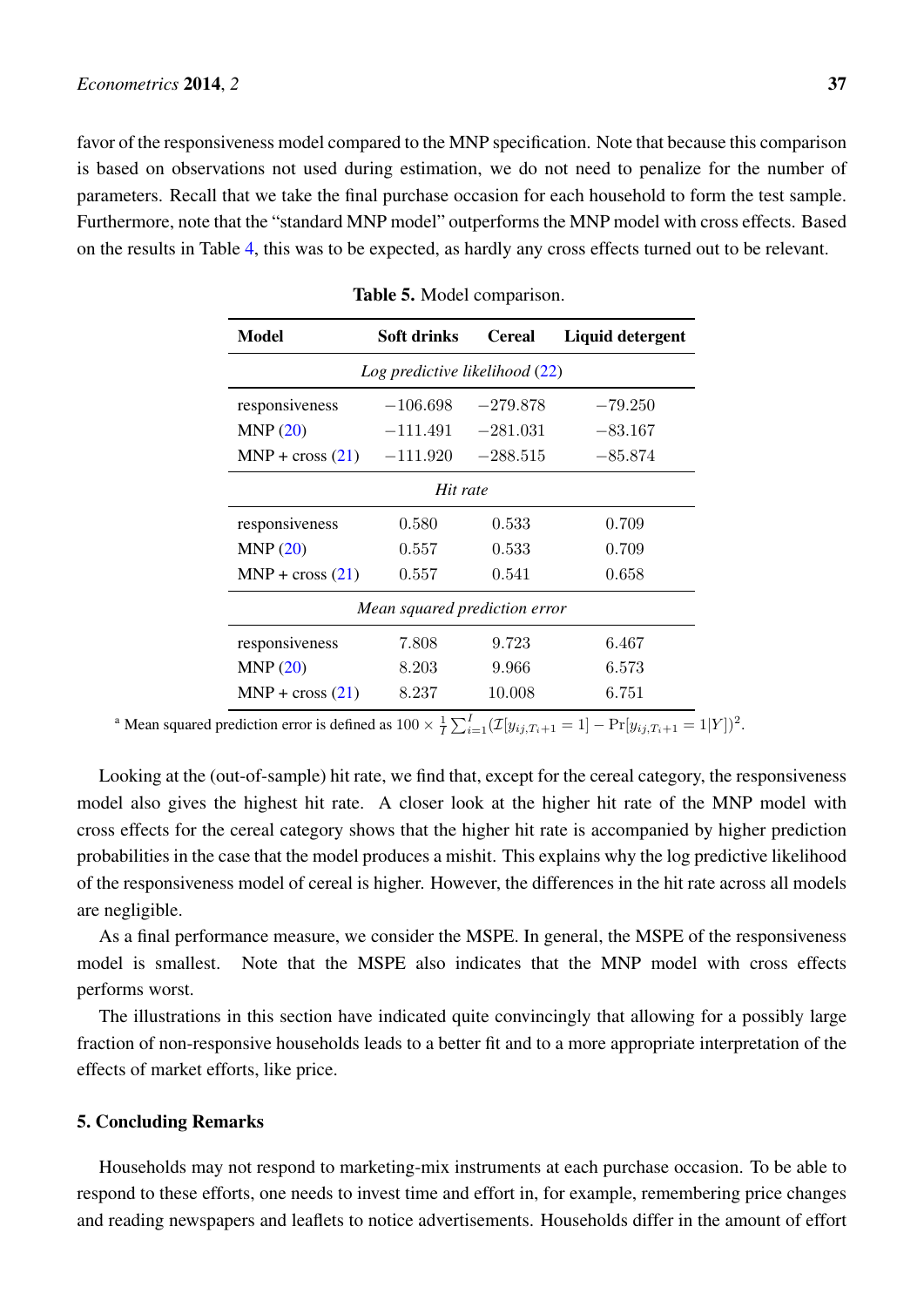they wish to invest in a particular purchase, and therefore, they will most likely also differ in their responsiveness to marketing efforts.

The choice model we developed in this paper incorporates the responsiveness of a household at a specific purchase occasion as a form of unobserved heterogeneity. Households differ in their purchasing process. In essence, we assume there are two processes. Households either take marketing efforts into account, or they base their choice on base preferences and their past experiences. The specific decision process used can differ across households and across purchase occasions. To explain and forecast the decision process, used by a specific household at a specific purchase occasion, household characteristics can be used together with information on buying behavior. To take into account this form of heterogeneity, we extended a standard brand choice model. Basically, we introduced two segments of households, one segment is unresponsive to marketing efforts, whereas the other segment does respond to these efforts. The segment membership is separately modeled using a binary probit model. Household are allowed to switch over time between being responsive or not.

The illustration of our new model to three distinct categories shows that quite some different results can be obtained across our model and related MNP models. Some of the differences can be related to the circumstances and characteristics of the shopping trips in these product categories, such as inter-purchase times and the size of the shopping basket. Even though there were only three cases, we can draw a generalizing conclusion, and that is that the effects of market efforts will be underestimated in MNP models, as in these models, both responsive and non-responsive households are jointly treated as a single sample. Allowing for this specific form of heterogeneity in our model thus leads to better insights into the effects of the marketing mix. One can also identify the characteristics that result in higher probabilities of being responsive for households, and this has immediate managerial consequences. One key result of our model is that it leads to better targeting of marketing instruments, which, at the same time, then also yield less irritation and waste. Further research should examine if the responsiveness fraction of around 0.5 in the three studied categories is a fraction that could commonly be found for fast-moving consumer goods or whether such a fraction could differ across different types of products.

## Acknowledgments

We thank three anonymous reviewers, Michel Wedel and Peter Rossi for their comments on earlier versions of this paper.

# Conflicts of Interest

The author declares no conflict of interest.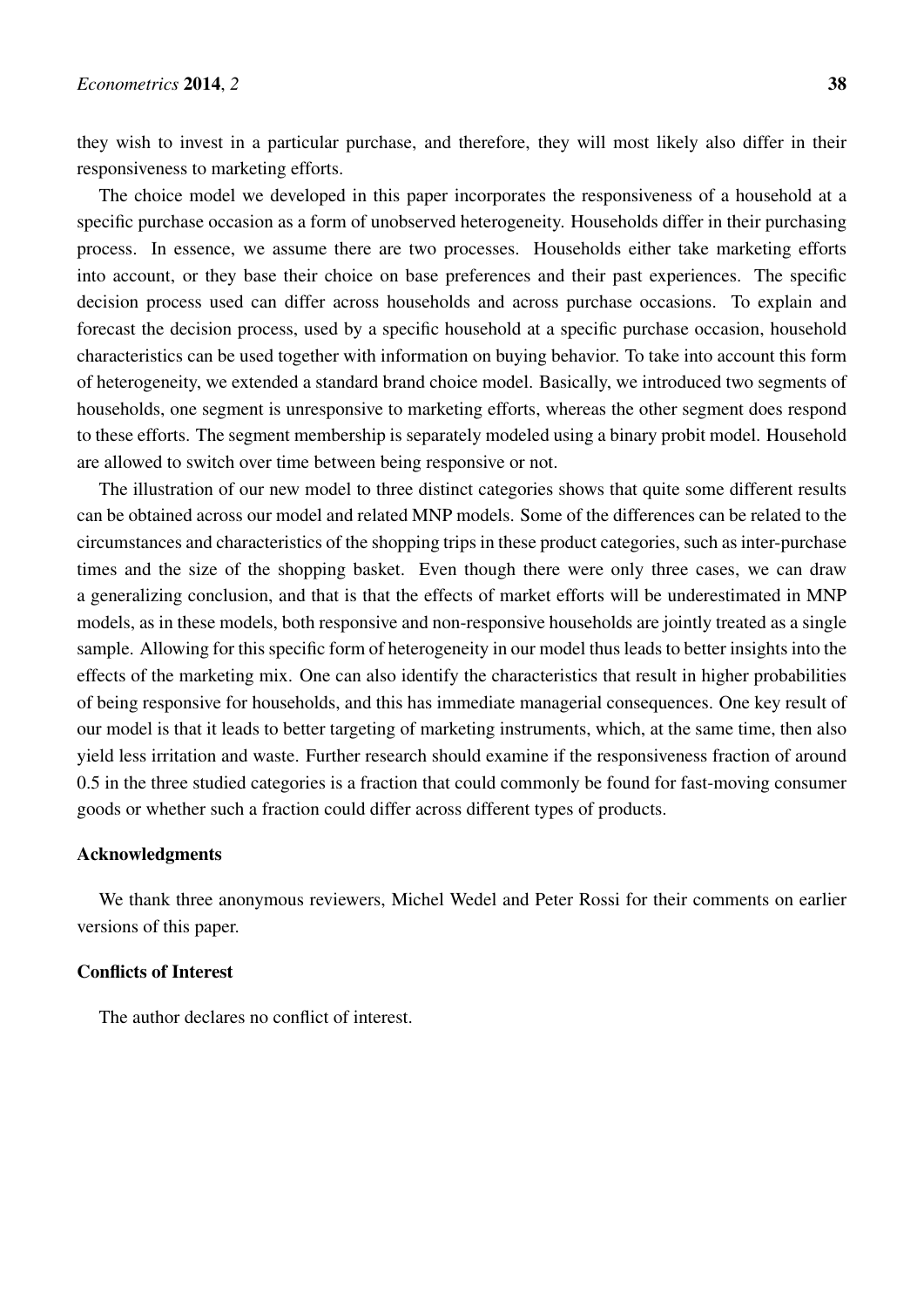#### <span id="page-19-0"></span>A. Full Conditional Posterior Distributions

#### Sampling of  $\gamma$

To simulate  $\gamma$ , we consider:

$$
Z_{it}^* = W_{it}' \gamma + \eta_{it} \qquad \text{for } i = 1, ..., I, \ t = 2, ..., T_i
$$
 (23)

with  $\eta_{it} \sim N(0, 1)$ . Define  $Z^* = (Z_1^*, \ldots, Z_I^*)'$ , where  $Z_i^* = (Z_{i1}, \ldots, Z_{iT_i}^*)'$  and  $W = (W_1', \ldots, W_I')'$  with  $W_i = (W_{i1}, \ldots, W_{iT_i})'$ . As we have a normal prior specification [\(15\)](#page-7-2) on the regression parameter,  $\gamma$ , the full conditional posterior distribution of  $\gamma$  is normal with mean  $(W'W + S_{\gamma}^{-1})^{-1}(W'Z^* + S_{\gamma}^{-1}\gamma_0)$  and covariance matrix  $(W'W + S_{\gamma}^{-1})^{-1}$ ; see, for example, Zellner [\[36\]](#page-24-4) (Chapter III).

# Sampling of  $Z^*$

The full conditional distribution of  $Z_{it}^*$  is given by:

$$
p(Z_{it}^*|\cdot) \propto \phi(Z_{it}^*; W_{it}'\gamma, 1) \prod_{j=1}^J \phi(U_{ijt}; m_{ijt}, 1)
$$
\n(24)

where  $m_{ijt} = (\mu_{ij}^{(r)} + \alpha^{(r)}y_{ij,t-1} + X_{ijt}'\beta_i)\mathcal{I}[Z_{it}^* \ge 0] + (\mu_{ij}^{(u)} + \alpha^{(u)}y_{ij,t-1})\mathcal{I}[Z_{it}^* < 0].$  If we define  $\kappa_1 = \prod_{j=1}^J \phi(U_{ijt}; \mu_{ij}^{(r)} + \alpha^{(r)}y_{ij,t-1} + X_{ijt}'\beta_i, 1)$  and  $\kappa_0 = \prod_{j=1}^J \phi(U_{ijt}; \mu_{ij}^{(u)} + \alpha^{(u)}y_{ij,t-1}, 1)$ , we can write:

$$
p(Z_{it}^*|\cdot) = \frac{1}{\kappa} (\kappa_1 \mathcal{I}[Z_{it}^* \ge 0] \phi(Z_{it}^*; W_{it}' \gamma, 1) + \kappa_0 \mathcal{I}[Z_{it}^* < 0] \phi(Z_{it}^*; W_{it}' \gamma, 1))
$$
(25)

where:

$$
\kappa = \kappa_1 \Phi(W_{it}' \gamma) + \kappa_0 \Phi(-W_{it}' \gamma)
$$
\n(26)

The cdf of  $Z_{it}^*$  is given by:

$$
P(Z_{it}^*|\cdot) = \mathcal{I}[Z_{it}^* < 0] \frac{\kappa_0}{\kappa} \Phi(Z_{it}^* - W_{it}'\gamma) + \mathcal{I}[Z_{it}^* \ge 0] \left(\frac{\kappa_1}{\kappa} (\Phi(Z_{it}^* - W_{it}'\gamma) - \Phi(-W_{it}'\gamma)) + \frac{\kappa_0}{\kappa} \Phi(-W_{it}'\gamma)\right) \tag{27}
$$

To sample  $Z_{it}^*$ , we use the inverse cdf technique, which leads to:

$$
Z_{it}^{*} = \begin{cases} \Phi^{-1}\left(\frac{\kappa u}{\kappa_0}\right) + W_{it}'\gamma & \text{if } u < \frac{\kappa_0}{\kappa} \Phi(-W_{it}'\gamma) \\ \Phi^{-1}\left(\frac{\kappa u}{\kappa_1} + \frac{\kappa_1 - \kappa_0}{\kappa_1} \Phi(-W_{it}'\gamma)\right) + W_{it}'\gamma & \text{if } u \ge \frac{\kappa_0}{\kappa} \Phi(-W_{it}'\gamma) \end{cases}
$$
(28)

where  $u$  is a draw from a uniform distribution.

#### Sampling of U

To sample,  $U_{ijt}$ , we note that:

$$
U_{ijt} = (\mu_{ij}^{(r)} + \alpha^{(r)} y_{ij,t-1} + X_{ijt}'\beta_i) \mathcal{I}[Z_{it}^* \ge 0] + (\mu_{ij}^{(u)} + \alpha^{(u)} y_{ij,t-1}) \mathcal{I}[Z_{it}^* < 0] + \varepsilon_{ijt}
$$
(29)

with  $\varepsilon_{ijt} \sim N(0,1)$  for  $i = 1,\ldots, I$ ,  $t = 2,\ldots,T_i$ ,  $j = 1,\ldots,J$ . Hence, we can sample  $U_{ijt}$  from a truncated normal distribution with mean  $(\mu_{ij}^{(r)} + \alpha^{(r)}y_{ij,t-1} + X_{ijt}'\beta_i)\mathcal{I}[Z_{it}^* \geq 0] + (\mu_{ij}^{(u)} + \alpha^{(u)}y_{ij,t-1})\mathcal{I}[Z_{it}^* < 0]$  and variance of one on the region  $(\max_{k\neq j} U_{ikt}, \infty)$  if  $y_{ijt} = 1$  and  $(-\infty, U_{ikt})$  if  $y_{ikt} = 1$  with  $k \neq j$ ; see [\[31](#page-23-19)[,32\]](#page-24-0) for a similar approach.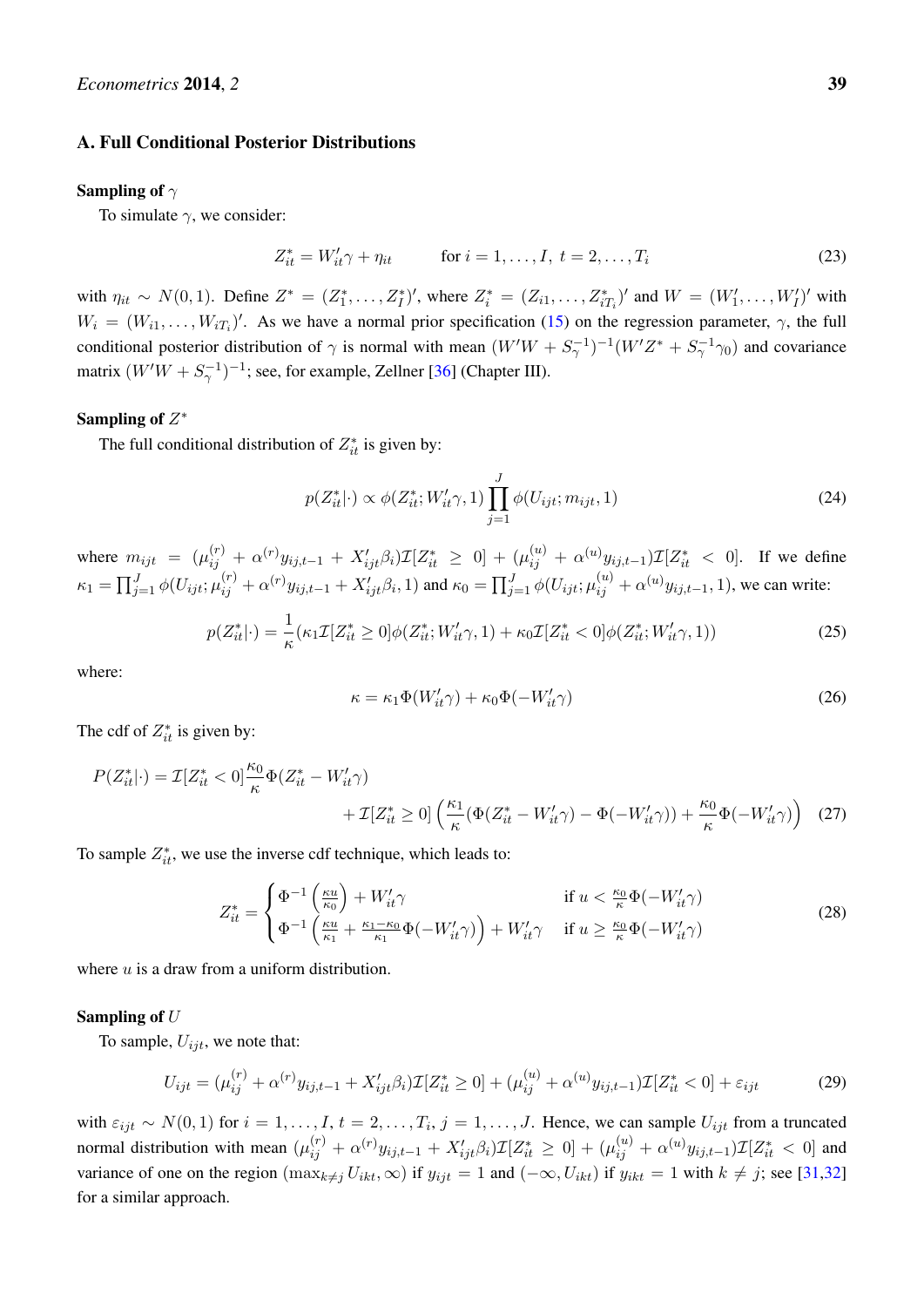#### Sampling of Ω

To sample  $\omega_i$  ( $i = 1, \ldots, I$ ), we consider the system of  $J - 1$  equations:

$$
U_{ijt} - (\mu_j^{(u)} + \alpha^{(u)} y_{ij,t-1}) \mathcal{I}[Z_{it}^* < 0] - (\mu_j^{(r)} + \alpha^{(r)} y_{ij,t-1} + X_{ijt}' \beta_i) \mathcal{I}[Z_{it}^* \ge 0] = \omega_{ij} + \varepsilon_{ijt} \quad (30)
$$

for  $j = 1, \ldots, J - 1$  and  $t = 2, \ldots, T_i$ . Define the right-hand side of Equation [\(30\)](#page-20-0) as  $\tilde{U}_{ijt}$ , and let  $\tilde{U}_{it} = (\tilde{U}_{i1t}, \ldots, \tilde{U}_{i,J-1,t})'$ . If we combine this system of  $J-1$  equations with the unobserved heterogeneity specification  $\omega_i \sim N(0, \Sigma_\omega)$ , it is easy to show that the full conditional posterior distribution of  $\omega_i$  is normal with mean  $(T_i \mathbf{I}_{J-1} + \Sigma_{\omega}^{-1})^{-1} (\sum_{t=2}^{T_i} \tilde{U}_{it})$  and covariance matrix  $(T_i \mathbf{I}_{J-1} + \Sigma_{\omega}^{-1})^{-1}$ .

#### Sampling of  $\Sigma_{\omega}$

The full conditional posterior of  $\Sigma_{\omega}$  is given by:

<span id="page-20-0"></span>
$$
p(\Sigma_{\omega}|\cdot) \propto |\Sigma_{\omega}|^{-(I+\lambda_{\omega}+J)/2} \exp\left(-\frac{1}{2}\text{tr}\left(\Sigma_{\omega}^{-1}\left(\sum_{i=1}^{I} \omega_i' \omega_i + Q_{\omega}\right)\right)\right) \tag{31}
$$

and hence, we can sample  $\Sigma_{\omega}$  from an inverted Wishart distribution with scale parameter  $(\sum_{i=1}^{I}\omega_i'\omega_i + Q_{\omega})$  and degrees of freedom  $I + \lambda_{\omega}$ .

### Sampling of B

To sample  $\beta_i$  ( $i = 1, \ldots, I$ ), we collect for each household, i, the equations:

<span id="page-20-1"></span>
$$
U_{ijt} - \mu_{ij}^{(r)} - \alpha^{(r)} y_{ij,t-1} = X'_{ijt} \beta_i + \varepsilon_{ijt} \qquad \text{with } Z^*_{it} \ge 0 \tag{32}
$$

for  $j = 1, \ldots, J, t = 2, \ldots, T_i$ . Define  $\tilde{U}_{ijt} = U_{ijt} - \mu_{ij}^{(r)} - \alpha^{(r)} y_{ij,t-1}$ . If we combine regression Equation [\(32\)](#page-20-1) with the heterogeneity specification  $\beta_i \sim N(\beta, \Sigma_\beta)$ , we can easily show that we have to sample  $\beta_i$  from a normal distribution with mean:

$$
\left(\sum_{t=2}^{T_i} \mathcal{I}[Z_{it}^* \ge 0] \sum_{j=1}^J X_{ijt} X_{ijt}' + \Sigma_{\beta}^{-1}\right)^{-1} \left(\sum_{t=2}^{T_i} \mathcal{I}[Z_{it}^* \ge 0] \sum_{j=1}^J X_{ijt} \tilde{U}_{ijt} + \Sigma_{\beta}^{-1} \beta\right)
$$

and covariance matrix:

$$
\left(\sum_{t=2}^{T_i} \mathcal{I}[Z_{it}^* \ge 0] \sum_{j=1}^{J} X_{ijt} X'_{ijt} + \Sigma_{\beta}^{-1}\right)^{-1}
$$

#### Sampling of  $\Sigma$ <sub>β</sub>

The full conditional posterior of  $\Sigma_{\beta}$  is given by:

$$
p(\Sigma_{\beta}|\cdot) \propto |\Sigma_{\beta}|^{-(I+\lambda_{\beta}+J)/2} \exp\left(-\frac{1}{2}\text{tr}\left(\Sigma_{\omega}^{-1}\left(\sum_{i=1}^{I}(\beta_{i}-\beta)'(\beta_{i}-\beta)+Q_{\beta}\right)\right)\right) \tag{33}
$$

and hence, we can sample  $\Sigma_{\beta}$  from an inverted Wishart distribution with scale parameter  $\sum_{i=1}^{I}(\beta_i - \beta)'(\beta_i - \beta) + Q_{\beta}$  and degrees of freedom  $I + \lambda_{\beta}$ .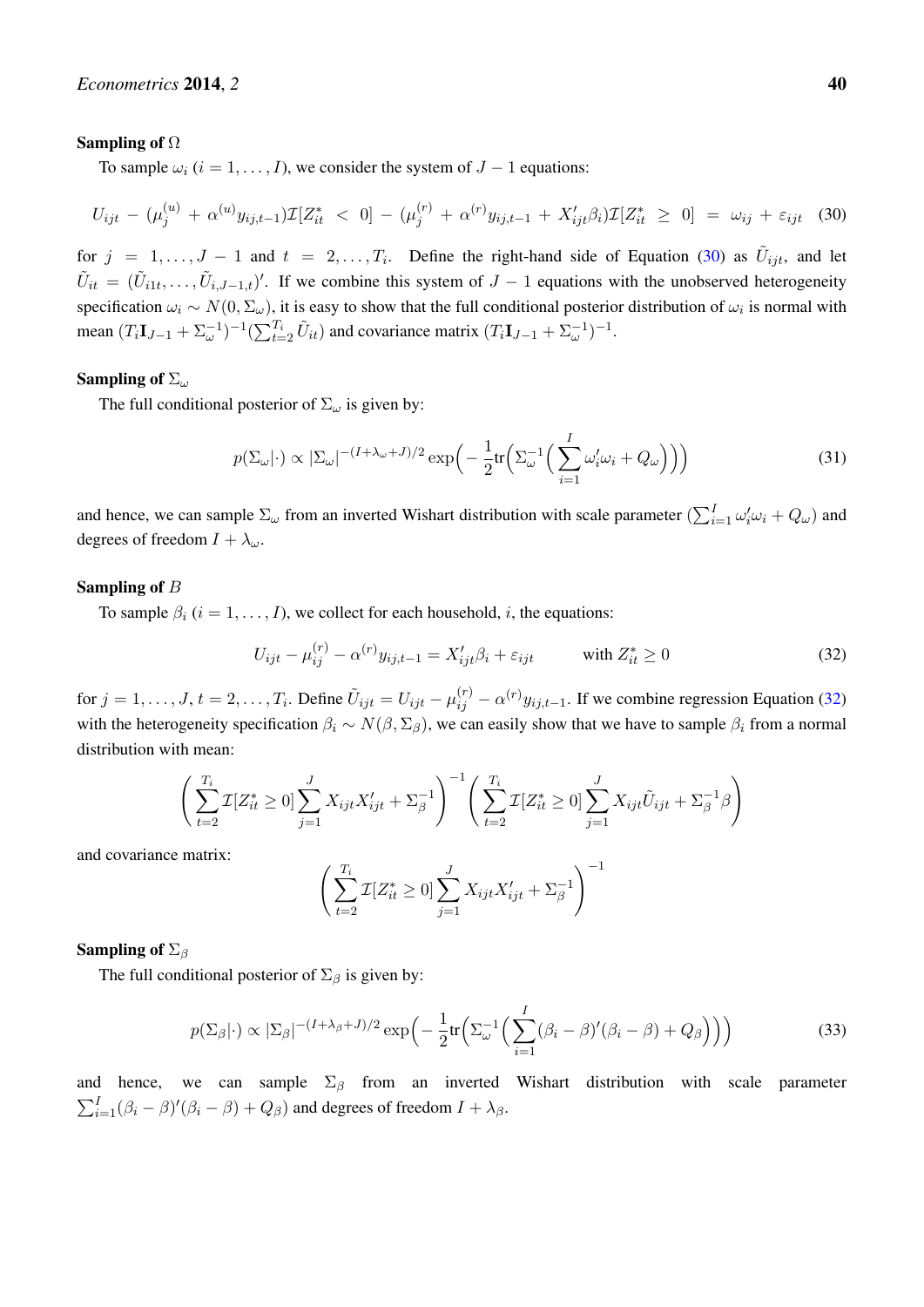### Sampling of  $\beta$

The full conditional posterior density of  $\beta$  is given by:

$$
p(\beta|\cdot) \propto \exp\left(-\frac{1}{2}\sum_{i=1}^{I}(\beta_i-\beta)'\Sigma_{\beta}^{-1}(\beta_i-\beta)\right)\exp\left(-\frac{1}{2}(\beta-\beta_0)'\overline{S_{\beta}^{-1}}(\beta-\beta_0)\right) \tag{34}
$$

Hence, we can sample  $\beta$  from a normal distribution with mean  $(N\Sigma_{\beta}^{-1} + S_{\beta}^{-1})$  $(\sum_{i=1}^{N} \Sigma_{\beta}^{-1})$  $S_{\beta}^{-1}\beta_i + S_{\beta}^{-1}$  $\int_{\beta}^{-1}\beta_0)$  and covariance matrix  $(N\Sigma_\beta^{-1} + S_\beta^{-1})$  $\binom{-1}{\beta}$ <sup>-1</sup>.

# Sampling of  $\mu^{(u)}$  and  $\mu^{(r)}$

To sample  $\mu^{(u)}$ , we consider the system of  $J-1$  equations:

<span id="page-21-0"></span>
$$
U_{ijt} - \alpha^{(u)} y_{ij,t-1} - \omega_{ij} = \mu_j^{(u)} + \varepsilon_{ijt} \qquad \text{with } Z_{it}^* < 0 \tag{35}
$$

for  $j = 1, \ldots, J-1$ ,  $i = 1, \ldots, I$ , and  $t = 2, \ldots, T_i$ . Define  $\tilde{U}_{ijt} = U_{ijt} - \alpha^{(u)}y_{ij,t-1} - \omega_{ij}$  and  $\tilde{U}_{it} = (\tilde{U}_{i1t},\ldots,\tilde{U}_{i,J-1,t})'$ . If we combine the system of equations [\(35\)](#page-21-0) with the prior specification [\(16\)](#page-7-4), it is easy to show that we have to sample  $\mu^{(u)}$  from a normal distribution with mean:

$$
\left(\sum_{i=1}^{I} \sum_{t=2}^{T_i} \mathcal{I}[Z_{it}^* < 0] + \Sigma_{\mu^{(u)}}^{-1}\right)^{-1} \left(\sum_{i=1}^{I} \sum_{t=2}^{T_i} \mathcal{I}[Z_{it}^* < 0]\tilde{U}_{it} + \Sigma_{\mu^{(u)}}^{-1}\mu_0^{(u)}\right)
$$

and covariance matrix:

$$
\left(\sum_{i=1}^{I}\sum_{t=2}^{T_i} \mathcal{I}[Z_{it}^* < 0] + \Sigma_{\mu^{(u)}}^{-1}\right)^{-1}
$$

see, for example, Zellner [\[36\]](#page-24-4) (Chapter VIII).

To sample  $\mu^{(r)}$ , we consider the system of  $J-1$  equations:

<span id="page-21-1"></span>
$$
U_{ijt} - \alpha^{(r)} y_{ij,t-1} - X'_{ijt} \beta_i - \omega_{ij} = \mu_j^{(r)} + \varepsilon_{ijt} \qquad \text{with } Z_{it}^* \ge 0 \tag{36}
$$

for  $j = 1, \ldots, J-1$ ,  $i = 1, \ldots, I$ , and  $t = 2, \ldots, T_i$ . Define now  $\tilde{U}_{ijt} = U_{ijt} - \alpha^{(r)} y_{ij,t-1} - X'_{ijt} \beta_i - \omega_{ij}$  and  $\tilde{U}_{it} = (\tilde{U}_{i1t}, \ldots, \tilde{U}_{i,J-1,t})'$ . If we combine the system of equations [\(36\)](#page-21-1) with the prior specification [\(16\)](#page-7-4), it is easy to show that the full conditional distribution of  $\mu^{(r)}$  is normal with mean:

$$
\left(\sum_{i=1}^{I}\sum_{t=2}^{T_i}\mathcal{I}[Z_{it}^* \geq 0] + \Sigma_{\mu^{(r)}}^{-1}\right)^{-1} \left(\sum_{i=1}^{I}\sum_{t=2}^{T_i}\mathcal{I}[Z_{it}^* \geq 0]\tilde{U}_{it} + \Sigma_{\mu^{(r)}}^{-1}\mu_0^{(r)}\right)
$$

and covariance matrix:

$$
\Bigg( \sum_{i=1}^{I}\sum_{t=2}^{T_i} \mathcal{I}[Z_{it}^* \geq 0] + \Sigma_{\mu^{(r)}}^{-1} \Bigg)^{-1}
$$

Sampling of  $\alpha^{(u)}$  and  $\alpha^{(r)}$ 

To sample  $\alpha^{(u)}$ , we consider the equation:

$$
U_{ijt} - \mu_{ij}^{(u)} = \alpha^{(u)} y_{ij,t-1} + \varepsilon_{ijt} \qquad \text{with } Z_{it}^* < 0 \tag{37}
$$

for  $j = 1, \ldots, J$ ,  $i = 1, \ldots, I$ , and  $t = 2, \ldots, T_i$ . Define  $\tilde{U}_{ijt} = U_{ijt} - \mu_{ij}^{(u)}$ . If we combine the regression equation with the prior specification [\(16\)](#page-7-4), it is easy to show that the full conditional posterior distribution of  $\alpha^{(u)}$ is normal with mean:

$$
\left(\sum_{i=1}^{I} \sum_{t=2}^{T_i} \mathcal{I}[Z_{it}^* < 0] \sum_{j=1}^{J} y_{ij,t-1}^2 + s_{\alpha^{(u)}}^{-2}\right)^{-1} \left(\sum_{i=1}^{I} \sum_{t=2}^{T_i} \mathcal{I}[Z_{it}^* < 0] \sum_{j=1}^{J} y_{ij,t-1} \tilde{U}_{ijt} + s_{\alpha^{(u)}}^{-2} \alpha_0^{(u)}\right) \tag{38}
$$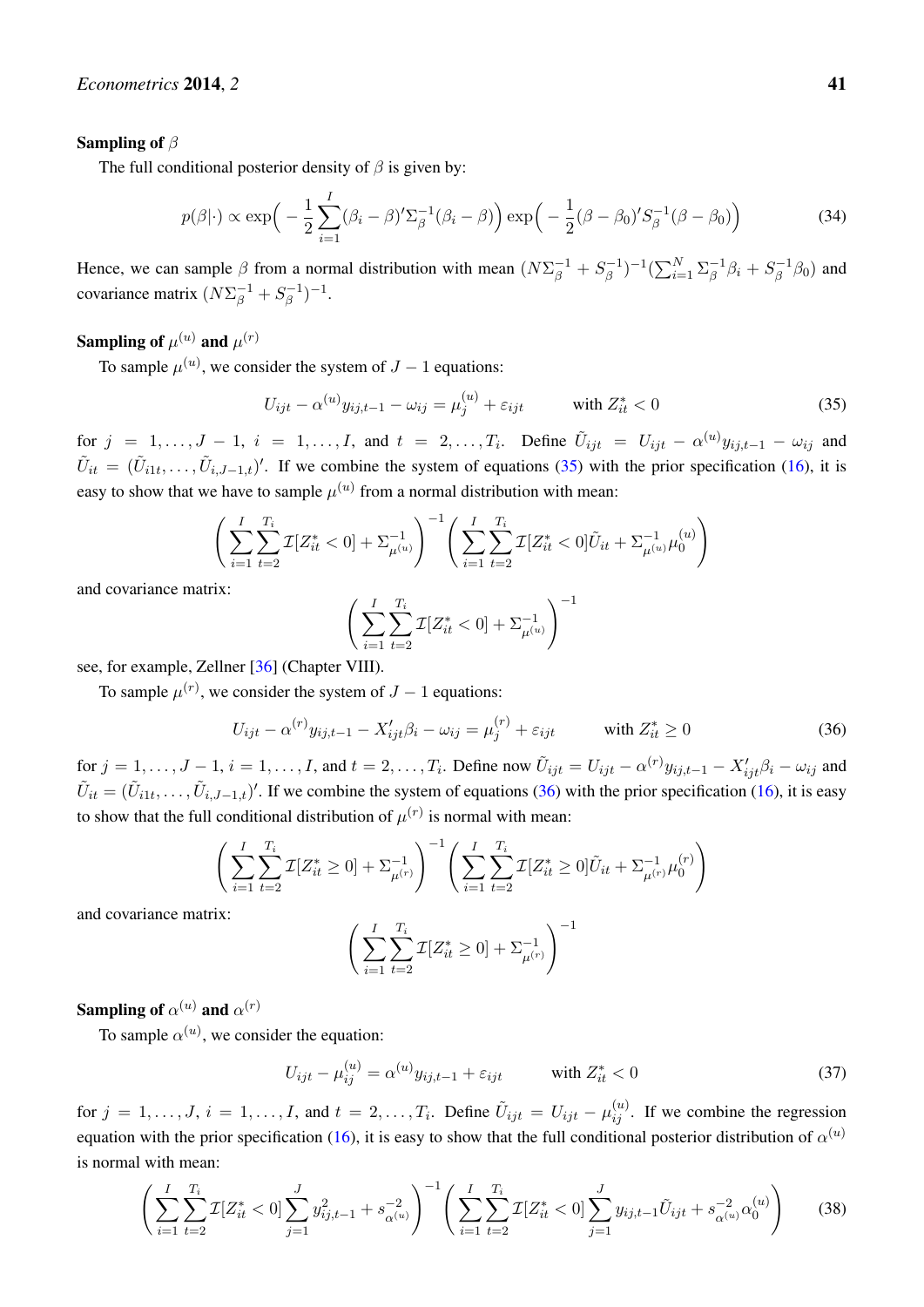## *Econometrics* 2014, 2 42

and covariance matrix:

$$
\Bigg( \sum_{i=1}^{I}\sum_{t=2}^{T_i} \mathcal{I}[Z_{it}^* < 0] \sum_{t=2}^{T_i} y_{ij,t-1}^2 + s_{\alpha^{(u)}}^{-2} \Bigg)^{-1}
$$

To sample  $\alpha^{(r)}$ , we consider the equation:

<span id="page-22-9"></span>
$$
U_{ijt} - X'_{ijt}\beta_i - \mu_{ij}^{(r)} = \alpha^{(r)}y_{ij,t-1} + \varepsilon_{ijt} \qquad \text{with } Z_{it}^* \ge 0 \tag{39}
$$

for  $j = 1, \ldots, J-1$ ,  $i = 1, \ldots, I$ , and  $t = 2, \ldots, T_i$ . Define now  $\tilde{U}_{ijt} = U_{ijt} - X'_{ijt}\beta_i - \mu_{ij}^{(r)}$ . If we combine Equation [\(39\)](#page-22-9) with the prior specification [\(16\)](#page-7-4) for  $\alpha^{(r)}$ , it is easy to show that the full conditional distribution of  $\alpha^{(r)}$  is normal with mean:

$$
\left(\sum_{i=1}^{I} \sum_{t=2}^{T_i} \mathcal{I}[Z_{it}^* \ge 0] \sum_{j=1}^{J} y_{ij,t-1}^2 + s_{\alpha^{(r)}}^{-2} \right)^{-1} \left(\sum_{i=1}^{I} \sum_{t=2}^{T_i} \mathcal{I}[Z_{it}^* \ge 0] \sum_{j=1}^{J} y_{ij,t-1} \tilde{U}_{ijt} + s_{\alpha^{(r)}}^{-2} \alpha_0^{(r)} \right)
$$
  
since matrix:

and covaria

$$
\left(\sum_{i=1}^{I}\sum_{t=2}^{T_i}\mathcal{I}[Z_{it}^*\geq 0]\sum_{j=1}^{J}y_{ij,t-1}^2+s_{\alpha^{(r)}}^{-2}\right)^{-1}
$$

## References

- <span id="page-22-0"></span>1. Guadagni, P.M.; Little, J.D.C. A logit model of brand choice calibrated on scanner data. *Mark. Sci.* 1983, *2*, 203–238.
- 2. Chintagunta, P.K.; Jain, D.C.; Vilcassim, N.J. Investigating heterogeneity in brand preferences in logit models for panel data. *J. Mark. Res.* 1991, *28*, 417–428.
- 3. Keane, M.P. Modeling heterogeneity and state dependence in consumer choice behavior. *J. Bus. Econ. Stat.* 1997, *15*, 310–327.
- <span id="page-22-1"></span>4. Hansen, K.; Singh, V.; Chintagunta, P. Understanding store-brand purchase behavior across categories. *Mark. Sci.* 2006, *25*, 75–90.
- <span id="page-22-2"></span>5. McFadden, D.L. Conditional Logit Analysis of Qualitative Choice Behavior. In *Frontiers in Econometrics*; Zarembka, P., Ed.; Academic Press: New York, NY, USA, 1973; Chapter 4, pp. 105–142.
- <span id="page-22-3"></span>6. McFadden, D.L. Econometric Models of Probabilistic Choice. In *Structural Analysis of Discrete Data: With Econometric Applications*; Manski, C., McFadden, D., Eds.; MIT Press: Cambridge, MA, USA, 1981; pp. 197–272.
- <span id="page-22-4"></span>7. Maddala, G. *Limited Dependent and Qualitative Variables in Econometrics*; Econometric Society Monographs; Cambridge University Press: Cambridge, UK, 1983; Volume 3.
- <span id="page-22-5"></span>8. Horsky, D.; Misra, S.; Nelson, P. Observed and unobserved preference heterogeneity in brand-choice models. *Mark. Sci.* 2006, *25*, 322–335.
- <span id="page-22-6"></span>9. Jain, D.C.; Vilcassim, N.J.; Chintagunta, P.K. A random-coefficients logit brand-choice model applied to panel data. *J. Bus. Econ. Stat.* 1994, *12*, 317–328.
- <span id="page-22-7"></span>10. Rossi, P.E.; Allenby, G.M. A Bayesian approach to estimating household parameters. *J. Mark. Res.* 1993, *30*, 171–182.
- <span id="page-22-8"></span>11. Allenby, G.M.; Rossi, P.E. Marketing models of consumer heterogeneity. *J. Econom.* 1999, *89*, 57–78.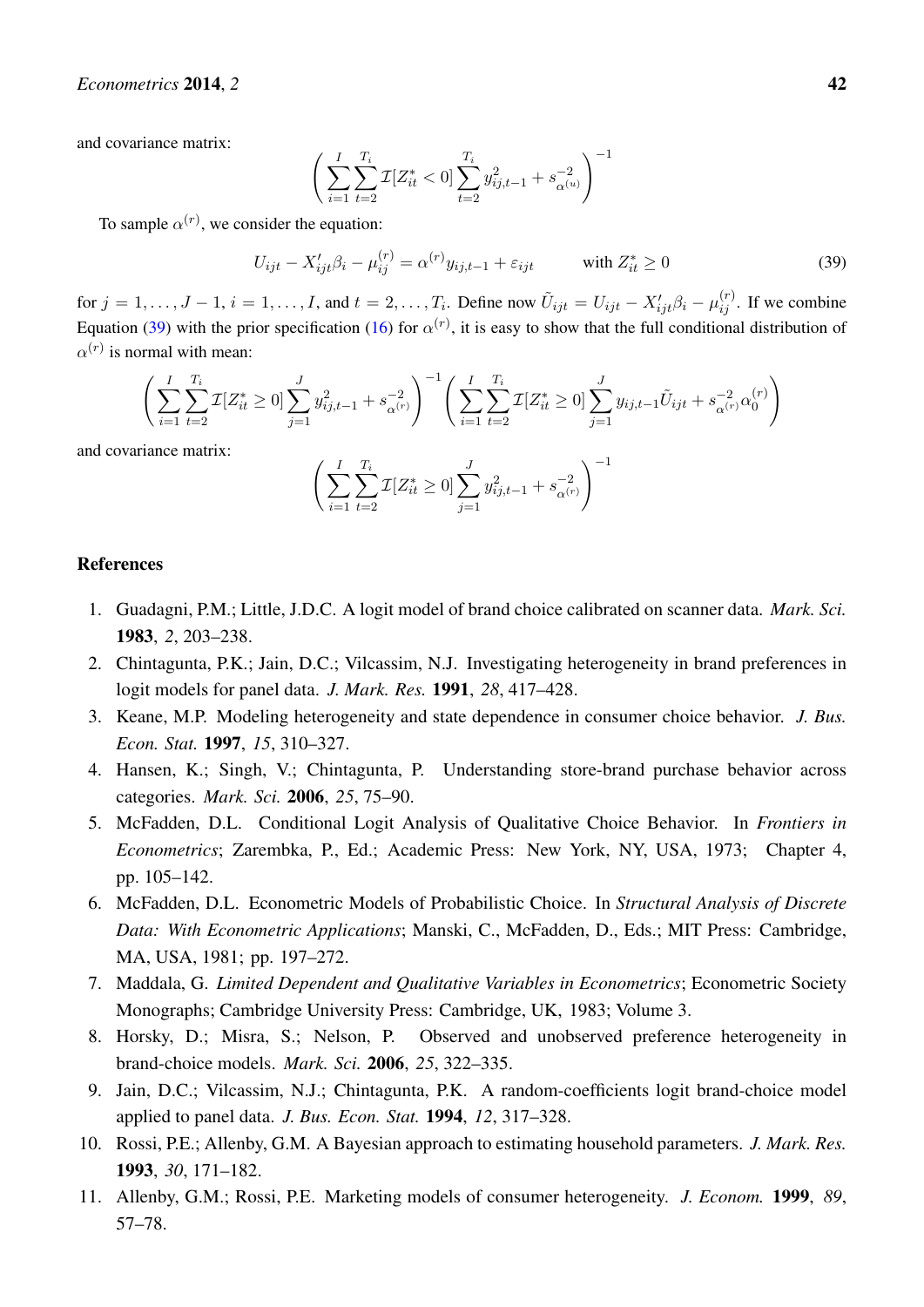- <span id="page-23-0"></span>12. Wedel, M.; Kamakura, W.A.; Arora, N.; Bemmaor, A.; Chiang, J.; Elrod, T.; Johnson, R.; Lenk, P.J.; Neslin, S.A.; Poulsen, C.S. Discrete and continuous representations of unobserved heterogeneity in choice modelling. *Mark. Lett.* 1999, *10*, 219–232.
- <span id="page-23-1"></span>13. Wedel, M.; Kamakura, W.A. *Market Segmentation: Conceptual and Methodological Foundations*; Kluwer Academic Publishers: Dordrecht, The Netherlands, 1999.
- <span id="page-23-2"></span>14. Kahn, B.; Schmittlein, D. Shopping trip behavior: An empirical investigation. *Mark. Lett.* 1989, *1*, 55–69.
- <span id="page-23-3"></span>15. Dickson, P.; Sawyer, A. The price knowledge and search of supermarket shoppers. *J. Mark.* 1990, *54*, 42–53.
- <span id="page-23-4"></span>16. Kamakura, W.A.; Kim, B.D.; Lee, J. Modeling preference and structural heterogeneity in consumer choice. *Mark. Sci.* 1996, *15*, 152–172.
- <span id="page-23-5"></span>17. Yang, S.; Allenby, G.M. A model for observation, structural, and household heterogeneity in panel data. *Mark. Lett.* 2000, *11*, 137–149.
- <span id="page-23-6"></span>18. Wang, M.; Fischbeck, P. Incorporating framing into prospect theory modeling: A mixture-model approach. *J. Risk Uncertain.* 2004, *29*, 181–197.
- <span id="page-23-7"></span>19. Bucklin, R.E.; Lattin, J.M. A two-state model of purchase incidence and brand choice. *Mark. Sci.* 1991, *10*, 24–39.
- <span id="page-23-8"></span>20. Rossi, P.E.; Allenby, G.M.; McCulloch, R.E. *Bayesian Statistics and Marketing*; John Wiley & Sons: Hoboken, NJ, USA, 2005.
- <span id="page-23-9"></span>21. Bell, D.R.; Lattin, J.M. Shopping behavior and consumer preference for store price format: Why "Large-Basket Shoppers Prefer EDLP". *Mark. Sci.* 1998, *17*, 66–88.
- <span id="page-23-10"></span>22. Netzer, O.; Lattin, J.; Srinivasan, V. A hidden markov model of customer relationships management. *Mark. Sci.* 2008, *27*, 185–204.
- <span id="page-23-11"></span>23. Seetharaman, P.; Ainslie, A.; Chintagunta, P. Investigating household state dependence effects across categories. *J. Mark. Res.* 1999, *36*, 488–500.
- <span id="page-23-12"></span>24. Krishna, A.; Briesch, R.; Lehmann, D.; Yuan, H. A meta-analysis of the impact of price presentation on perceived savings. *J. Retaling* 2002, *78*, 101–118.
- <span id="page-23-13"></span>25. Van Heerde, H.; Leeflang, P.; Wittink, D. Semiparametric analysis to estimate the deal effect curve. *J. Mark. Res.* 2001, *38*, 197–215.
- <span id="page-23-14"></span>26. Börsch-Supan, A.; Hajivassiliou, V.A. Smooth unbiased multivariate probability simulators for maximum likelihood estimation of limited dependent variable models. *J. Econom.* 1993, *58*, 347–368.
- <span id="page-23-15"></span>27. Geman, S.; Geman, D. Stochastic relaxations, gibbs distributions, and the Bayesian restoration of images. *IEEE Trans. Pattern Anal. Mach. Intell.* 1984, *6*, 721–741.
- <span id="page-23-16"></span>28. Tanner, M.A.; Wong, W.H. The calculation of posterior distributions by data augmentation. *J. Am. Stat. Assoc.* 1987, *82*, 528–550.
- <span id="page-23-17"></span>29. Tierney, L. Markov chains for exploring posterior distributions. *Ann. Stat.* 1994, *22*, 1701–1762.
- <span id="page-23-18"></span>30. Albert, J.H.; Chib, S. Bayesian analysis of binary and polychotomous response data. *J. Am. Stat. Assoc.* 1993, *88*, 669–679.
- <span id="page-23-19"></span>31. McCulloch, R.; Rossi, P.E. An exact likelihood analysis of the multinomial probit model. *J. Econom.* 1994, *64*, 207–240.